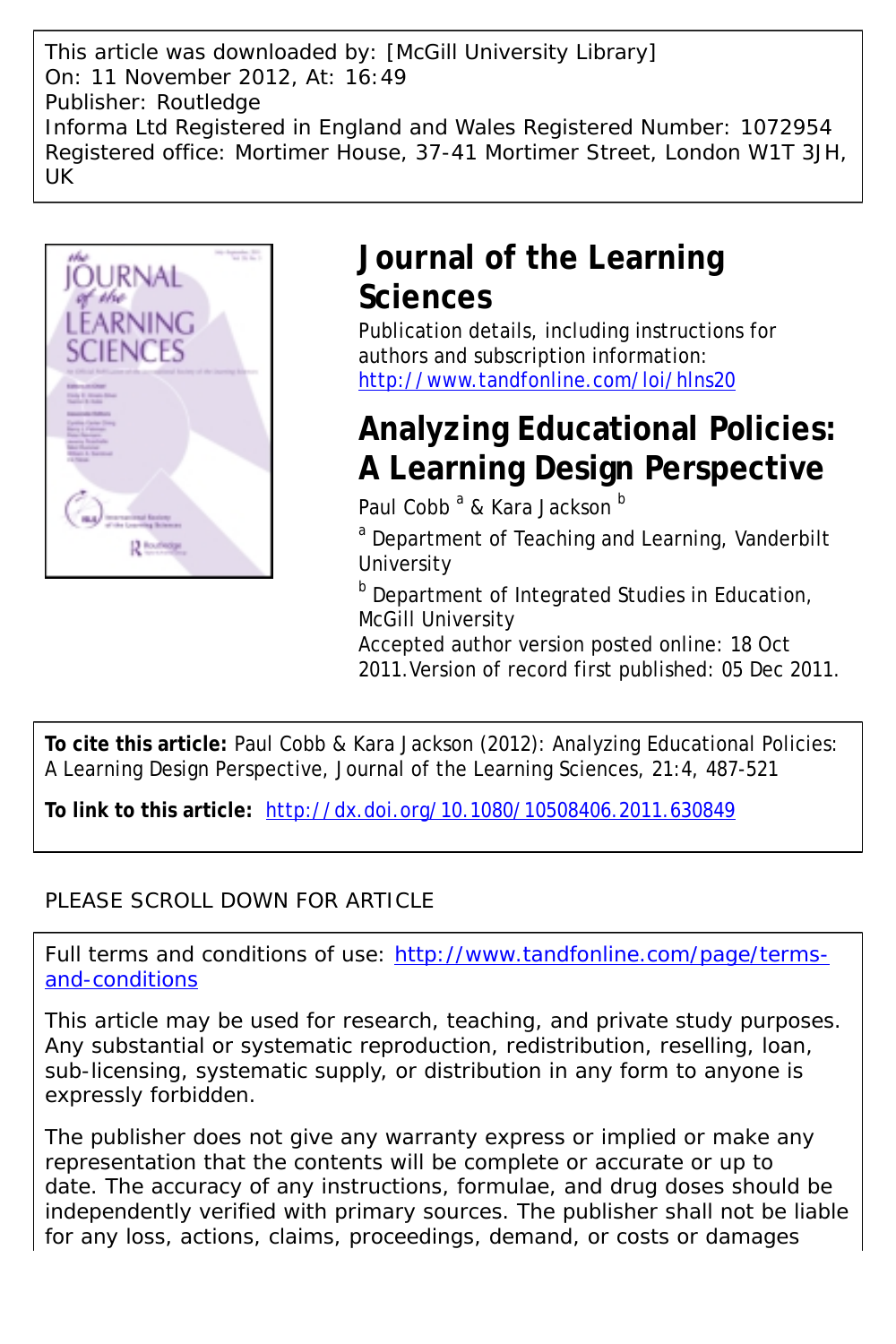whatsoever or howsoever caused arising directly or indirectly in connection with or arising out of the use of this material.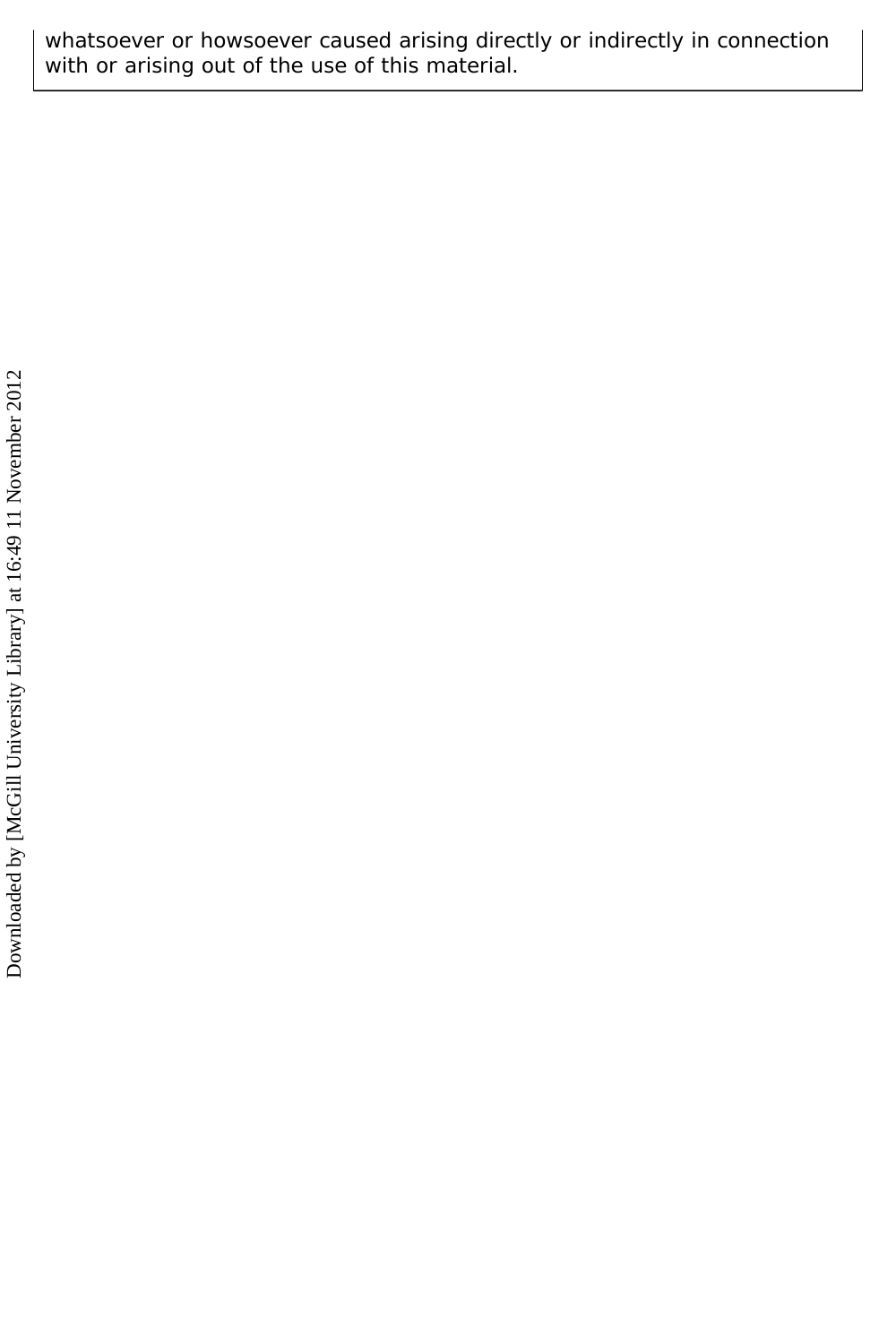

# Analyzing Educational Policies: A Learning Design Perspective

Paul Cobb

*Department of Teaching and Learning Vanderbilt University*

Kara Jackson

*Department of Integrated Studies in Education McGill University*

In this article we describe and illustrate an analytical perspective in which educational policies are viewed as designs for supporting learning. From the learning design perspective, a policy comprises 3 components that we term the *what, how,* and *why of policy*: the goals for the learning of members of the group targeted by the policy, the supports for their learning, and an often implicit rationale for why these supports might be effective. We unpack the how of policy by describing 4 types of support for learning: new positions, learning events, new organizational routines, and new tools. Based on our discussion of the rationale for each type of support we conjecture that policies that are effective in supporting consequential professional learning will involve some combination of new positions that provide expert guidance, ongoing intentional learning events in which tools are used to bridge to practice, carefully designed organizational routines carried out with a more knowledgeable other, and the use of new tools whose incorporation into practice is supported. We present an analysis of a policy that was central to an urban district's efforts to support middle school mathematics teachers' development of ambitious instructional practices. The data that we analyzed included audio-recorded interviews conducted with teachers, mathematics coaches, school leaders, and district leaders. The sample analysis illustrates that the learning design perspective is useful both when designing policies and when revising policies after implementation to make them more effective.

Correspondence should be addressed to Paul Cobb, Department of Teaching and Learning, Vanderbilt University, 1930 South Drive, 240 Wyatt Center, Peabody Box 330, Nashville, TN 37203. E-mail: paul.cobb@vanderbilt.edu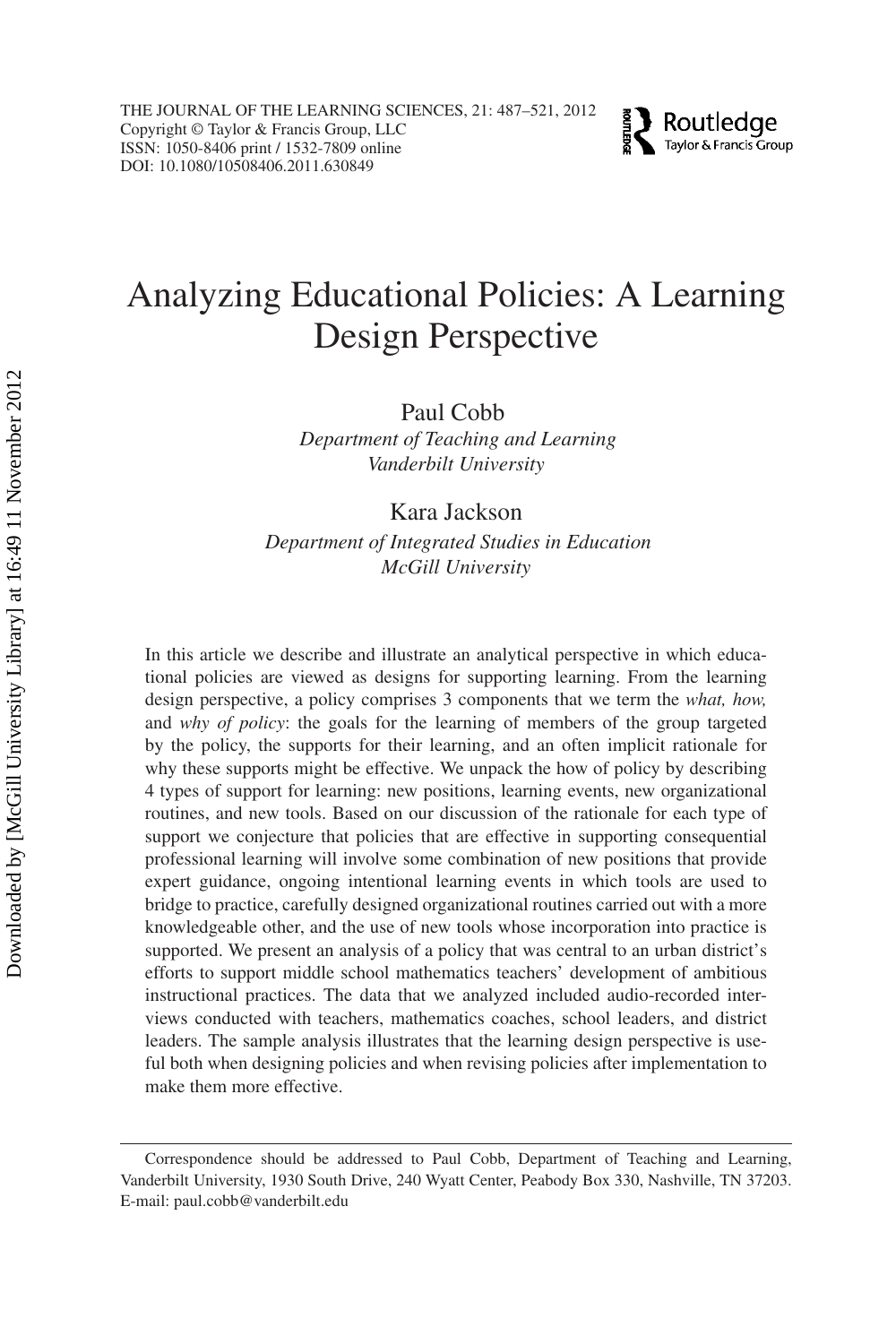Our purpose in this article is to describe and illustrate an analytical perspective in which educational policies are viewed as designs for supporting learning. The contribution of the resulting *learning design perspective* is that it enables one to identify potential limitations of educational policies before they are implemented, understand why specific policies were implemented in certain ways in particular schools and districts, and inform the formulation of empirically testable recommendations about how policies might be adjusted to make them more effective. Analyses conducted from this perspective are broadly compatible with Bryk and Gomez's (2008) notion of improvement research that is organized around core problems of practice in school settings. In the first part of the article we clarify the tenets of the learning design perspective by drawing on work in the learning sciences and related fields. Against this background we then present a sample case to illustrate how analyses conducted from the learning design perspective can inform the revision of policies.

## POLICIES AS DESIGNS FOR SUPPORTING LEARNING

As Coburn and Stein (2006) observed, a *policy* is an intentional attempt by members of one group to influence the practices of members of another group. A myriad of school and district policies have implications for classroom teaching and learning (e.g., fiscal policies that increase the size of mathematics classes). In this article we restrict our focus to educational policies that are intentionally formulated to bring about changes in teaching and*/*or learning by influencing the practices of members of one or more target groups (e.g., teachers, coaches, principals, district mathematics specialists, district leadership directors). Examples of such policies include ones that state that teachers should organize their instruction around tasks of high cognitive demand, and that principals should become instructional leaders by observing instruction and giving teachers feedback.

An analysis of educational policies conducted from the learning design perspective distinguishes between three components of a policy that we refer to as the *what, why,* and *how of policy.* The *what of policy* corresponds to the envisioned forms of practice that constitute the learning goals for the group targeted by the policy. The *how of policy* comprises any supports for learning that are specified in the policy. The *why of policy* concerns an often implicit rationale for why the supports might enable the members of a target group to attain the learning goals. It is important to stress that the learning design perspective on policy is an analytical approach and does not make any claims about policymakers' intentions as they formulate policies. Its applicability is therefore not restricted to cases in which policymakers view themselves to be developing designs for supporting others' learning.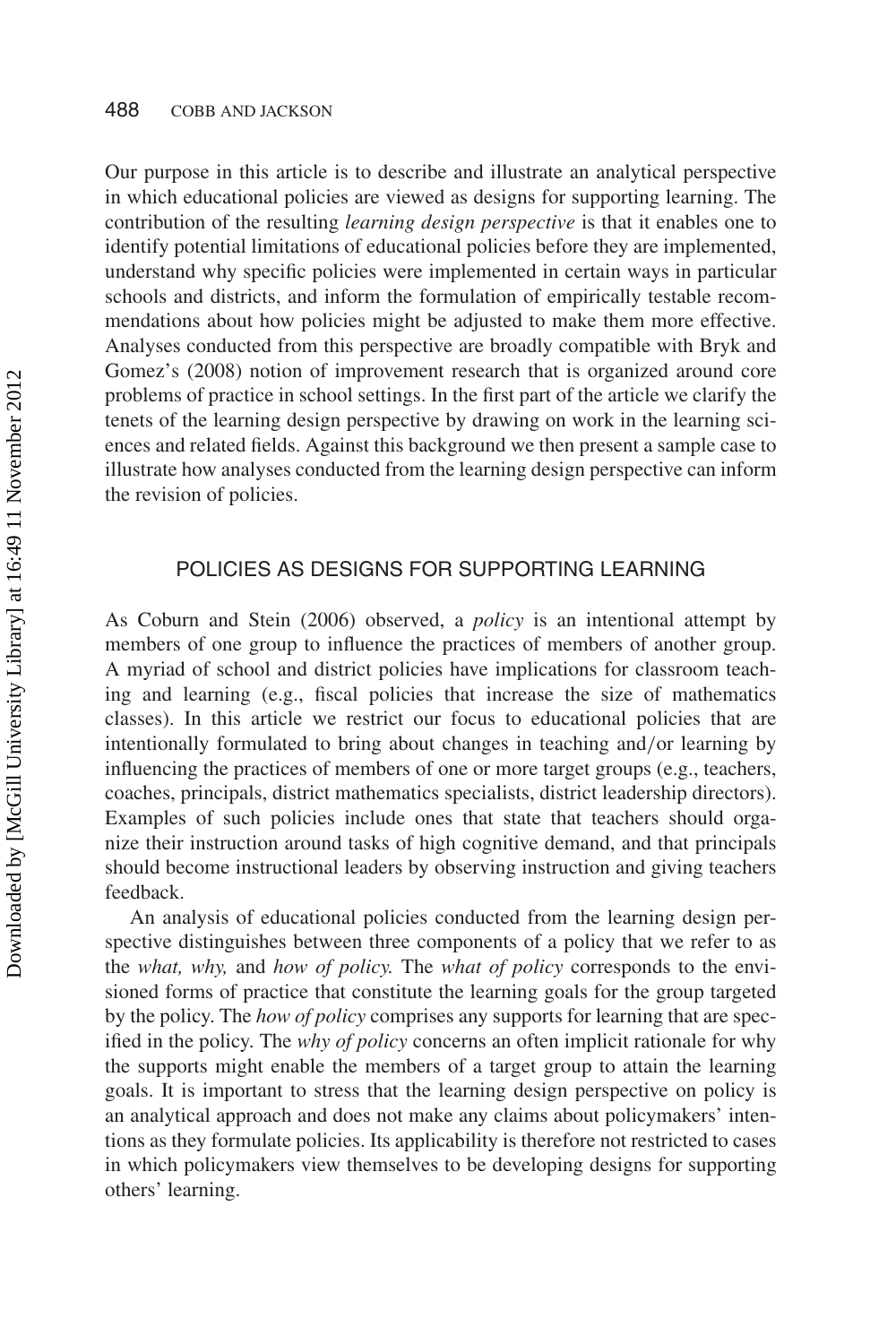The learning design perspective builds on work in educational policy that emphasizes that policy implementation involves active sense making by teachers and other practitioners, thereby implicating their understanding of subject matter, teaching, students, and learning (Spillane, Reiser, & Gomez, 2006; Stein & Nelson, 2003). Studies of policy implementation conducted from this sensemaking perspective focus squarely on the what of policy and document the changes that teachers and other targets of policy actually make in their practices (Honig, 2006; Stein, 2004). The findings of these studies call into question the common assumption that implementation failure involves either willful distortion or resistance and that incentives and penalties will be sufficient to remedy the situation (Elmore, 2004). Studies that attend to practitioners' sense making also indicate that successful implementation involves a process of mutual adaptation between the intended policy and the local context in which implementers modify policy goals and strategies to suit local conditions (McLaughlin, 1987). In addition, Coburn's (2001) investigation of teacher groups revealed that sense making is a collective as well as an individual activity in which the common worldview and shared understandings of the group both privilege certain policies for revising practice and influence how those policies are understood.

Researchers who take a sense-making perspective also emphasize that policy implementation involves the reorganization of practice. As Cohen and Barnes (1993) observed, any serious policy that does not simply endorse current practice and call for more of it requires implementers to develop new capabilities and unlearn present capabilities. In the past few years, several studies conducted from the sense-making perspective have focused on the how of policy as well as the what of policy (Coburn & Russell, 2008; Penuel, Frank, & Krause, 2006; Stein & Coburn, 2008). These studies have begun to clarify how schools and districts can support teachers' development of increasingly effective instructional practices by analyzing cases of successful policy implementation. They also substantiate Cohen and Barnes's (1993) contention that implementation can be viewed as a species of learning and policy as a sort of instruction that should include the provision of supports for learning.

The learning design perspective extends this line of work by bringing to the fore the learning demands of specific policies, the intended supports for learning specified in policies, and the learning supports that are actually implemented or enacted. In the following section we present a taxonomy of different types of supports for learning that we then use in the illustrative case.

## THE HOW AND WHY OF POLICY

Our purpose in developing a taxonomy of learning supports was to clarify the potential of each type of support as a scaffold for practitioners' development of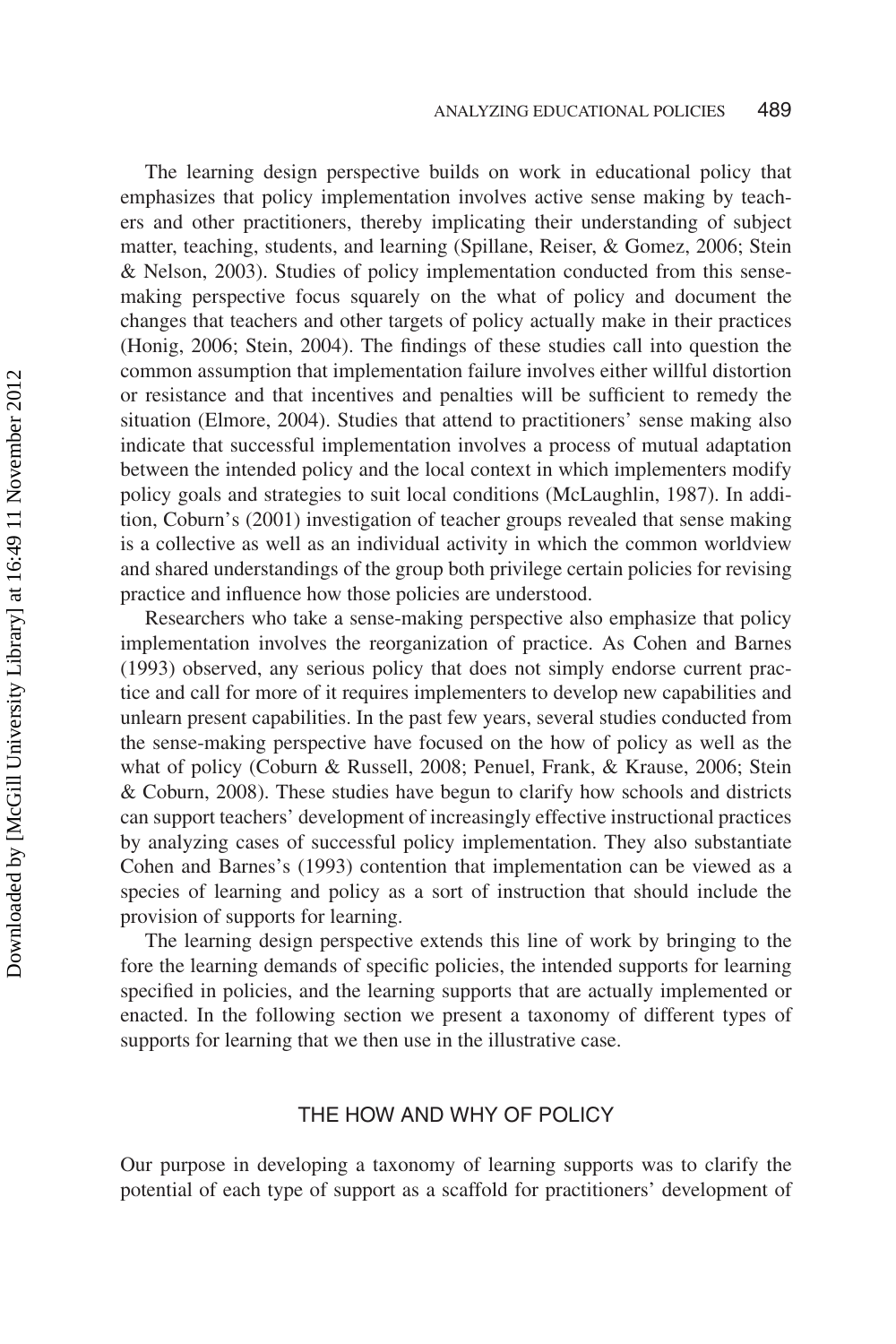more effective practices. The taxonomy emerged during the first 3 years of a collaboration with district leaders, school leaders, and mathematics teachers in four urban districts (including the district on which the sample case will focus) and from a consideration of the literature on school and district instructional improvement. We drew heavily on research in the learning sciences when assessing the potential of the various types of supports for learning that we identified and viewed co-participation with others who have already developed relatively accomplished practices as crucial (Lave & Wenger, 1991; Rogoff, 1997; Sfard, 2008). The taxonomy focuses on four broad types of supports: new positions (or changes in the responsibilities of existing positions), learning events, new organizational routines, and new tools. In presenting the taxonomy we take as an example the learning goal that principals should become effective instructional leaders in mathematics (i.e., the what of policy) and discuss the rationale for each type of support (i.e., the how and why of policy).

#### New Positions

School and district policies for instructional improvement typically include changes in the responsibilities of existing positions, such as principals becoming effective instructional leaders in mathematics. In addition, improvement efforts often include the creation of new positions whose responsibilities include supporting others' learning. We distinguish between cases in which the intended support for learning is direct (expert guidance) and cases in which it is indirect (sharing responsibilities).

*Expert guidance.* In some cases, the holder of the new position is expected to support learning directly by providing expert guidance. For example, the district on which we focus created the position of a school-based mathematics coach in each middle school. The responsibilities of the mathematics coaches included supporting their principals in becoming instructional leaders in mathematics. This aspect of the policy assumes that the coaches have developed greater expertise as instructional leaders in mathematics and can therefore guide principals as they attempt to support mathematics teachers' improvement of their classroom practices (Bryk, 2009; Spillane & Thompson, 1997).

The importance that we attributed to the expertise or knowledge-in-practice of the holder of the new position follows directly from Vygotskian accounts of human development (Kozulin, 1990; van der Veer & Valsiner, 1991; Vygotsky, 1978) and is supported by studies of apprenticeship and coaching (J. S. Brown, Collins, & Duguid, 1989). We therefore view the provision of expert guidance by creating new positions (or changing the responsibilities of existing positions) as a primary support for learning. The extent to which the investment in the new position will pay off is likely to be influenced by a variety of factors in addition to the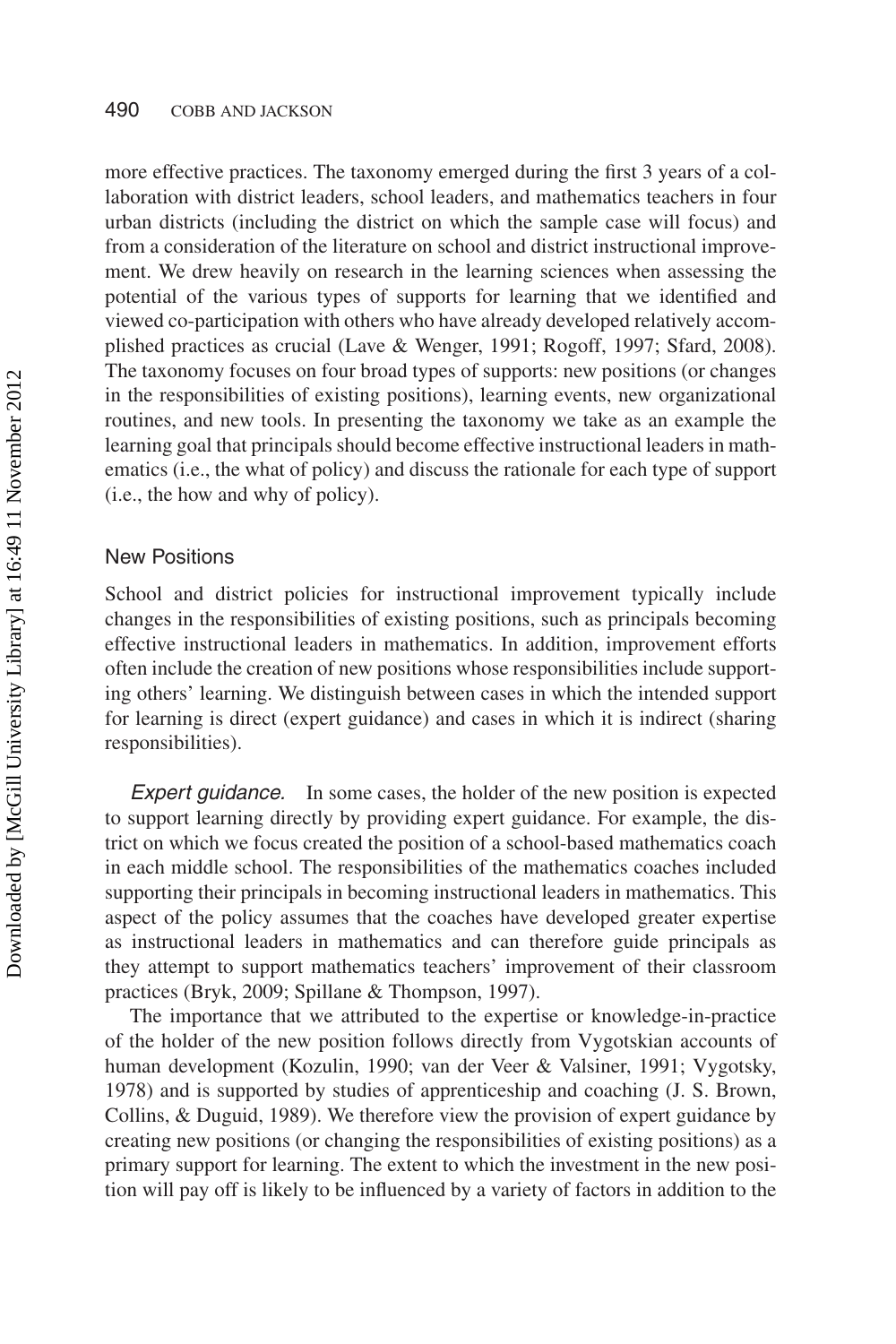expertise of the appointee. These additional factors include the overall coherence of school or district instructional improvement policies and the extent to which the expert and target of policy co-participate in activities that are close to the intended forms of practice.

*Sharing responsibilities.* Schools and districts also create new positions in the expectation that the appointees will take over some of the responsibilities previously fulfilled by the targets of policy. In such cases, the rationale for the new position is often to provide indirect support for learning by enabling the targets to focus on improving practices that address other responsibilities. For example, another district with which we are working has created the position of school administrative manager to take over some of the principal's administrative responsibilities, thereby enabling the principal to focus more directly on instructional leadership. In this and similar cases, the rationale for the new position is to increase the opportunities for targets' learning rather than to provide direct support or guidance for their learning. We therefore view the sharing of responsibilities as a supplementary means of support because it is unlikely to be effective unless some form of direct support is also provided.

#### Learning Events

Most school and district instructional improvement efforts include professional development for teachers and, on occasion, for members of other role groups, including principals. We treat professional development sessions as instances of *learning events,* which we define as scheduled meetings that can give rise to opportunities for targets of policy to improve their practices in ways that further policy goals. We consider both learning events that are intentionally designed to support targets' learning and those that might give rise to incidental learning.

*Intentional learning events.* A distinction that proves useful when analyzing the strengths and weaknesses of educational policies is that between intentional learning events that are ongoing and those that are discrete. The two key characteristics of *ongoing intentional learning events* are that they are designed as a series of meetings that build on one another and that they involve a relatively small number of participants. As an example, a district mathematics specialist might work regularly with middle school principals as a group in order to support them in recognizing high-quality mathematics instruction when they make classroom observations. Because a small number of participants is involved,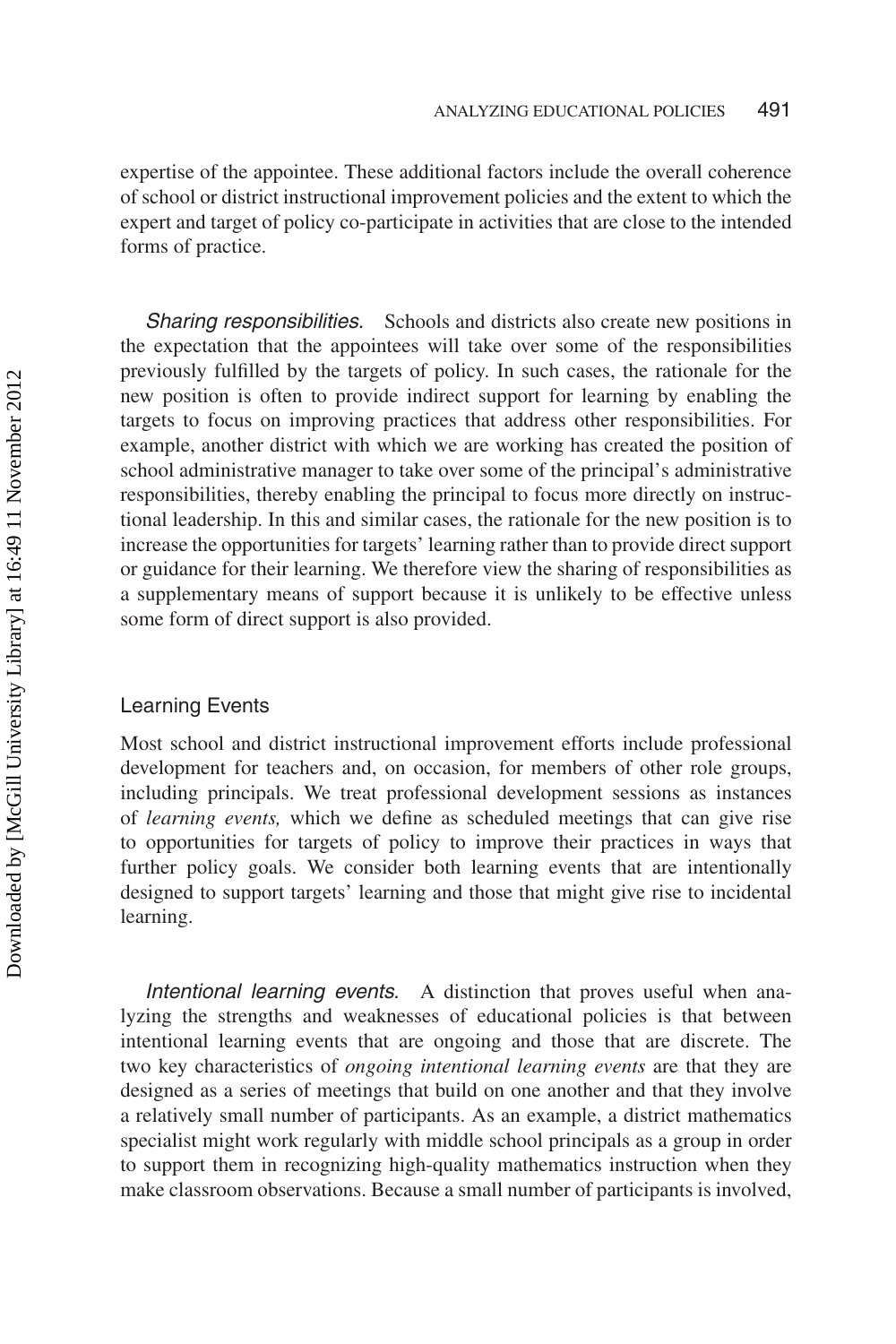the group might evolve into a genuine community of practice<sup>1</sup> that works together for the explicit purpose of improving group members' practices.

It is important to note that although communities of practice can be productive contexts for professional learning (Horn, 2005; Kazemi & Hubbard, 2008), the emergence of a community of practice does not guarantee the occurrence of learning opportunities that further policy goals (Bryk, 2009). Recent research in both teacher education and educational leadership indicates the importance of interactions among community members that focus consistently on issues central to practice (Marks & Louis, 1997) and that penetrate beneath surface aspects of practice to address core suppositions, assumptions, and principles (Coburn & Russell, 2008). This in turn suggests the value of one or more members of the community having already developed relatively accomplished practices so that they can both push interactions to greater depth (Coburn & Russell, 2008) and provide concrete illustrations that ground exchanges (Penuel et al., 2006). The critical role of expertise in a community of practice whose mission is to support participants' learning is consistent with the importance attributed to "more knowledgeable others" in sociocultural accounts of learning (Bruner, 1987; Cole, 1996; Forman, 2003).

The key aspects of ongoing intentional learning events that we have highlighted are consistent with the qualities of effective teacher professional development identified in both qualitative and quantitative studies. These qualities include extended duration, collective participation, active learning opportunities, a focus on problems and issues that are close to practice, and attention to the use of tools that are integral to practice (Borko, 2004; Cohen & Hill, 2000; Desimone, Porter, Garet, Suk Yoon, & Birman, 2002; Garet, Porter, Desimone, Birman, & Yoon, 2001). We view ongoing intentional learning events that have these qualities as a primary means of supporting consequential learning that involves the reorganization of practice.

*Discrete intentional learning events* include one-off professional development sessions as well as series of meetings that are not designed to build on each other. For example, leaders in the district on which we focus organized monthly meetings for principals. We classify these meetings as discrete rather than ongoing intentional learning events because principals engaged in activities that focused on instructional leadership in mathematics only occasionally, and these activities did not build on each other. Discrete intentional learning events can be valuable in supporting the development of specific capabilities that elaborate or extend current

 $<sup>1</sup>$ Indicators that a group has become a community of practice include a joint enterprise or mission,</sup> an established set of norms, and a shared technical repertoire (Cobb, McClain, Lamberg, & Dean, 2003; Wenger, 1998). In the educational policy and leadership literature it is common for any group of people who meet on a regular basis to be called a community of practice. In these instances, communities of practice appear to be brought into existence by what Grossman, Wineburg, and Woolworth (2001) termed *the fiat of the researcher's pen.* The question of whether a particular group has evolved into a genuine community of practice is one that needs to be addressed empirically.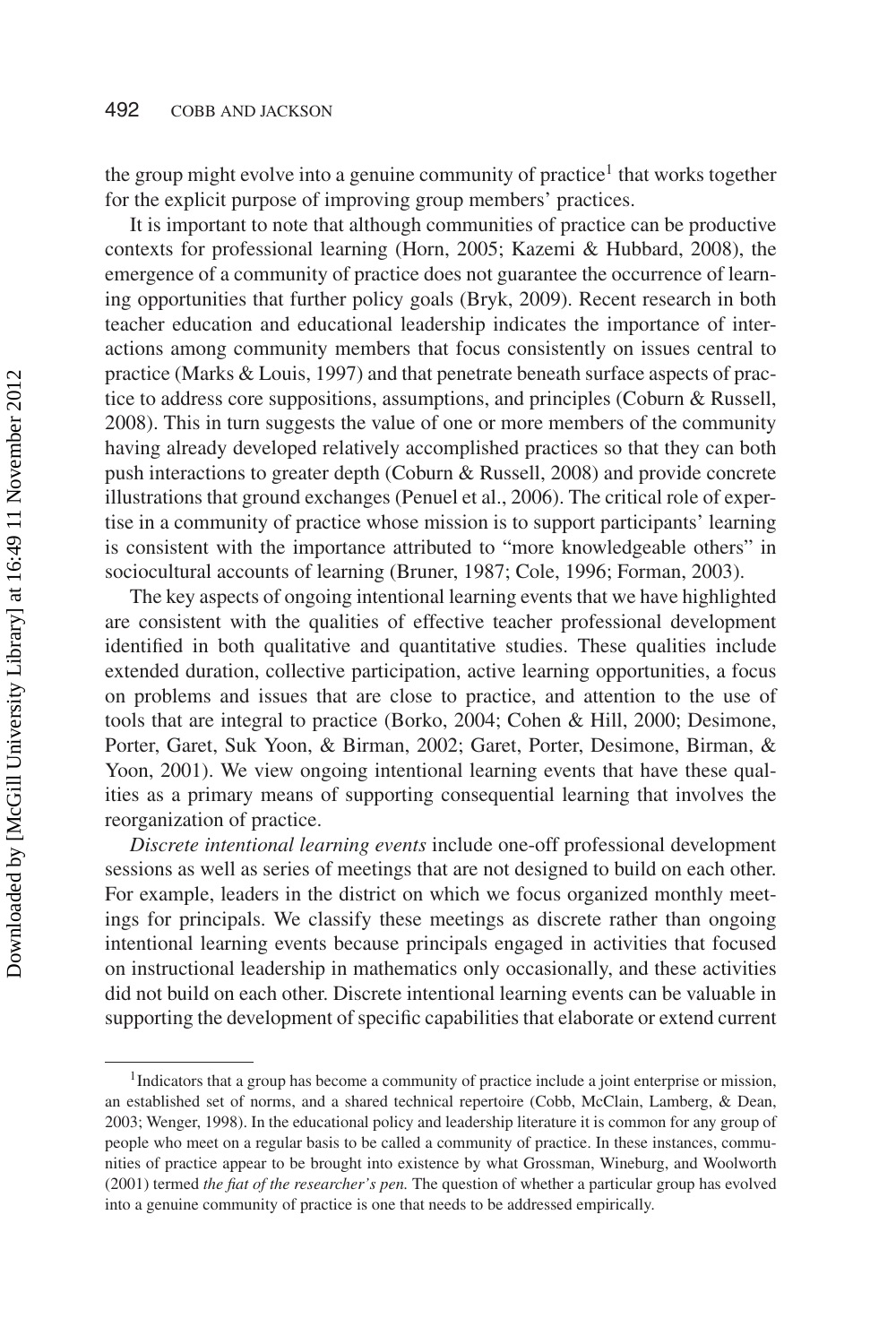practices (e.g., introducing a classroom observation tool that fits with principals' current practices and is designed to make their observations more systematic). However, they are by themselves unlikely to be sufficient in supporting the significant reorganization of practice called for in districts that are pursuing ambitious instructional agendas.

*Incidental learning events.* Learning opportunities are not limited to those that are intentionally designed but can also arise incidentally for targets of policy as they collaborate with others to carry out functions of the school or district. For example, middle school principals and mathematics coaches in the focal district were expected to meet each week to discuss the quality of mathematics teaching in their school and to consider how to address teachers' needs. Although these meetings were not designed to support the principals' learning, it is possible that learning opportunities could have arisen as a principal interacted with a mathematics coach about instructional issues. In general, the extent to which regularly scheduled meetings with a more knowledgeable other involve significant learning opportunities depends on both the focus of interactions (e.g., the nature of teachers' classroom practices and student learning opportunities) and whether the expert has in fact developed relatively accomplished practices and the novice recognizes and defers to that expertise (Elmore, 2006; Mangin, 2007). The extent to which significant learning opportunities actually arise in incidental learning events can therefore be assessed by documenting the focus and the depth of interactions. However, the strategy of relying primarily on incidental learning events to support professional learning appears to be extremely risky.

## New Organizational Routines

In addition to creating new positions and planning learning events, instructional improvement policies sometimes include the specification of new organizational routines. Feldman and Pentland (2003) defined *organizational routines* as "repetitive, recognizable patterns of interdependent actions, carried out by multiple actors" (p. 94). Investigations of organizational routines in school settings demonstrate that they can play a critical role in ensuring continuity and thus school stability in the face of high staff turnover (Spillane, Mesler, Croegaert, & Sherer, 2007). In addition, these studies clarify that organizational routines often evolve incrementally in the course of repeated enactments and can therefore also be a source of organizational flexibility (Feldman, 2000, 2004). Furthermore, as Sherer and Spillane (2011) illustrated, the introduction of carefully designed organizational routines can be an important means of supporting learning.

As an illustration of an organizational routine, consider that leaders in the focal district expected that middle school principals would conduct learning walks with the mathematics coach at their schools on a regular basis. A *learning walk* is a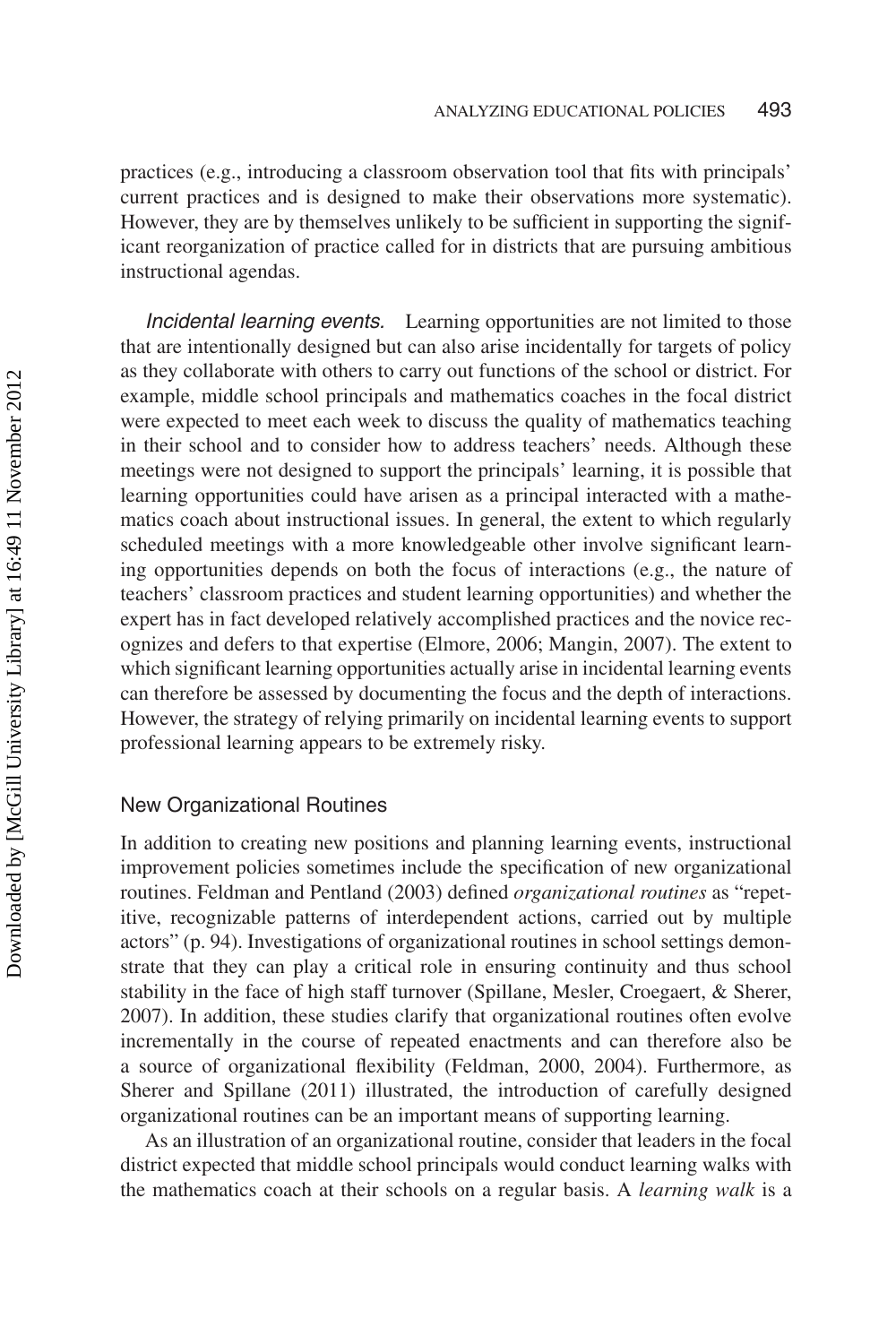repetitive, recognizable pattern of actions that involves determining the focus of classroom observations (e.g., the extent to which teachers maintain the cognitive challenge of tasks throughout the lesson), selecting classrooms to visit, observing a classroom, and then conferring to discuss observations before moving on to the next classroom. In addition, a learning walk is carried out by multiple actors, namely the principal, the mathematics coach, and the observed teachers. The intent of this organizational routine was that the mathematics coach would support the principal in coming to recognize key aspects of high-quality mathematics instruction.

In this example the organizational routine is conducted independently of any formally scheduled meetings. Other organizational routines might be enacted during either intentional or incidental learning events.<sup>2</sup> For example, a district mathematics specialist working with a group of principals might introduce an organizational routine that involves first having principals collect student work on the same instructional task from one or more classrooms in their schools, next having the principals analyze the quality of the student work in small groups, and finally pressing the principals to delineate the characteristics of high-quality work during a subsequent whole-group discussion. Engaging in organizational routines in which a more knowledgeable other scaffolds relative novices' learning as they co-participate in a sequence of activities that are close to practice appears to be a potentially productive means of supporting professional learning (Grossman & McDonald, 2008; Lampert & Graziani, 2010).

#### New Tools

In speaking of *tools* we refer to material entities that are used instrumentally to achieve a goal or purpose. Work in the learning sciences and in teacher professional development indicates that introducing carefully designed tools is a primary means of supporting learning (Borko, 2004; Cobb, Zhao, & Dean, 2009; Lehrer & Lesh, 2003; Meira, 1998).<sup>3</sup> In the context of large-scale instructional improvement efforts, designed tools can also play another important role by supporting

<sup>&</sup>lt;sup>2</sup> Analyses of organizational routines in the educational policy and leadership literature often treat a series of weekly or monthly meetings as an organizational routine without identifying a pattern of interdependent actions. As Feldman and Pentland (2003) made clear, frequency of enactment is not a defining characteristic of an organizational routine. In our view, it is important to substantiate the claim that an organizational routine has been identified by specifying both the recurrent pattern of actions and the multiple actors involved.

<sup>&</sup>lt;sup>3</sup>Wenger (1998) discriminated between people's participation in activities and their use of reifications or tools as two distinct types of supports for learning. The supports that we have discussed thus far emphasize targets' participation in various types of activities, often with someone who has already developed relatively sophisticated practices. Attention to tools rounds out the taxonomy of supports for policy implementation.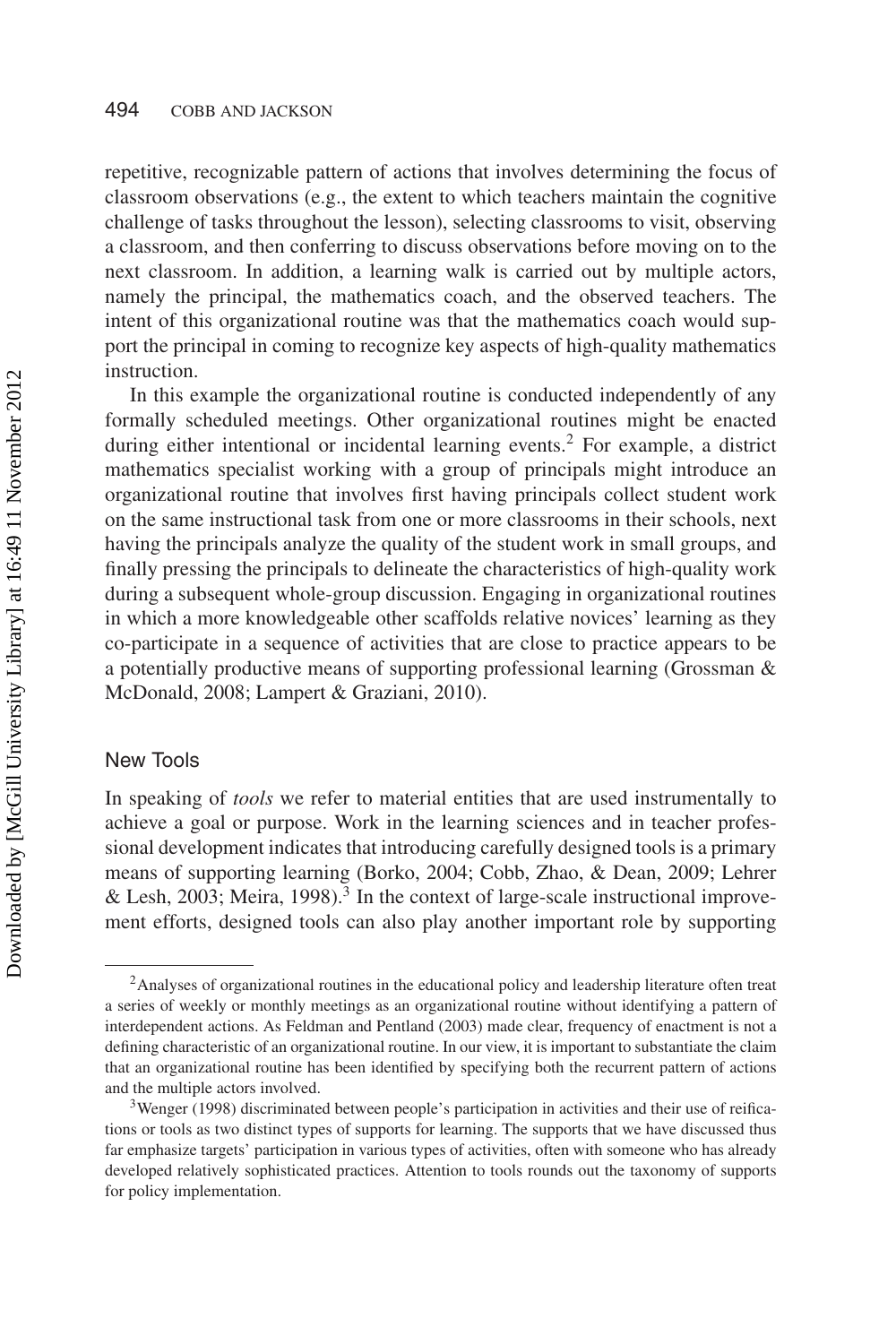members of a particular role group in developing compatible practices and by supporting the alignment of the practices developed by members of different role groups (e.g., teachers, principals, coaches). Examples of tools include textbooks, curriculum guides, state mathematics objectives, classroom observation protocols, reports of test scores, student written work, and written statements of school and district policies.<sup>4</sup> In discussing the role of tools as supports for learning we distinguish between tools designed to support learning in intentional learning events such as pull-out professional development sessions and tools designed to be incorporated into practice.

*Tools in intentional learning events.* Although tools play a central role in most school and district instructional improvement efforts, they have rarely been an explicit focus of analysis in the policy and leadership literature (Coburn & Stein, 2010). In contrast, recent studies of teacher professional development have highlighted the value of using tools to ground professional development in classroom instructional practice (Ball & Cohen, 1999; Nelson, 1997; Putnam & Borko, 2000; Schifter, 1998; Sherin & Han, 2004). Examples of such tools include instructional tasks, students' written work, and classroom video recordings. The use of tools of this type addresses Ball and Cohen's (1999) call for professional development activities to be organized around artifacts<sup>5</sup> of practice. As an illustration of this approach to professional development, Kazemi and Franke (2004) facilitated monthly meetings with teachers from one elementary school in which the teachers discussed their students' work on similar mathematics problems. Kazemi and Franke documented that the teachers learned to attend to and deepened their understanding of their students' mathematical thinking and began to develop possible instructional trajectories for their students' mathematical learning.

A number of studies indicate the value of this general approach in supporting teachers' development of ambitious instructional practices in which they build on students' current reasoning to achieve a significant disciplinary agenda (Lampert & Ball, 1998; Lewis, Perry, & Murata, 2006; Sherin & Han, 2004). However, recent investigations also clarify the importance of taking account of how participants currently use particular artifacts in their practice (Kazemi & Hubbard,

<sup>4</sup>In the policy literature the term *tool* is sometimes used more broadly to include conceptual tools such as a set of core principles for high-quality instruction. However, conceptual tools of this type are whats rather than hows of policy. In our view it is more productive to treat them as learning goals rather than supports for learning. For example, the goal of a district policy might be that principals will come to use a particular set of instructional principles as a conceptual tool when they observe classroom lessons and give teachers feedback. Our decision to restrict our focus to material tools is pragmatic and reflects our concern to develop a taxonomy of supports for policy implementation.

<sup>&</sup>lt;sup>5</sup>These artifacts of practice are tools that professional development providers use to support participants' learning.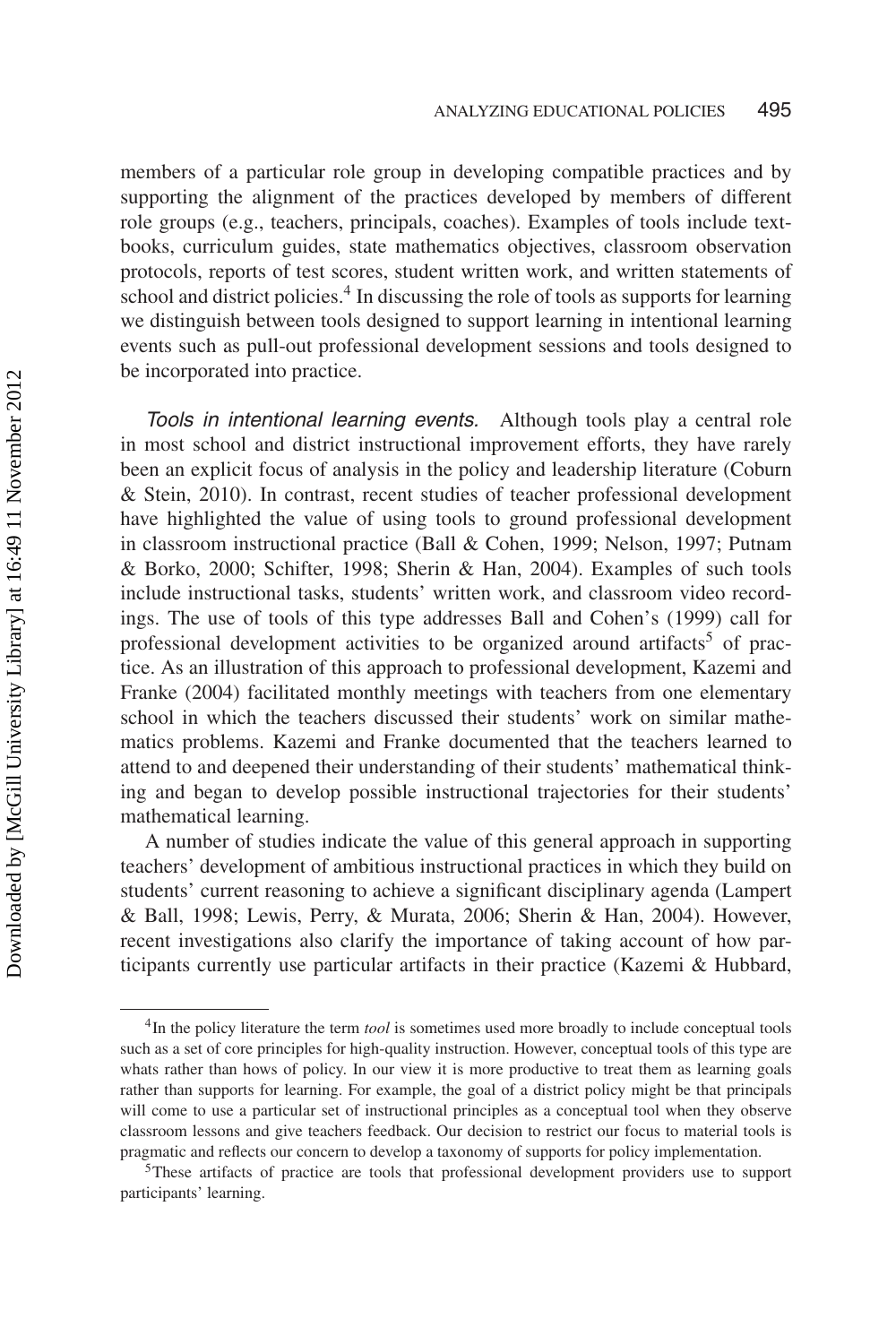2008). For example, principals might currently look at student work to monitor pacing and content coverage, whereas the intent of professional development might be that they will review student work to monitor whether teachers are maintaining the cognitive challenge of instructional tasks. It is probable that the principals will use student work to assess pacing when it is introduced in intentional learning events unless the limitations of this way of using student work are made explicit (e.g., by having principals interview students who appear to have mastered content that has been covered in a procedural manner in order to assess the depth of their understanding).

This example illustrates the more general point that the movement of artifacts between practice and intentional learning events is not by itself sufficient to support substantial learning (Cobb et al., 2009). It appears crucial to take account of how artifacts are currently used in practice when planning how they will be used in intentional learning events (Beach, 1999). We view using tools in this manner as a primary means of supporting consequential professional learning.

*Tools in practice.* Large-scale instructional improvement efforts almost invariably involve the introduction of a range of new tools designed to be used in practice, including newly adopted instructional materials and revised curriculum frameworks for teachers and new classroom observation protocols and data management systems for principals. The findings of a number of studies conducted in the learning sciences substantiate Pea's (1993) claim that the incorporation of a new tool into current practices can support the reorganization of those practices (Lehrer & Schauble, 2004; Meira, 1998; Stephan, Bowers, & Cobb, 2003). However, it is also apparent that people frequently use new tools in ways that fit with current practices rather than reorganizing those practices as the designers of the tool intended (Wenger, 1998). For example, the findings of a number of studies of policy implementation and of teaching indicate that teachers often assimilate new instructional materials to their current instructional practices rather than reorganize how they teach as envisioned by the developers of the materials (Cohen & Hill, 2000; Remillard, 2005; Spillane, 1999). These findings suggest that the design of tools for professional learning should be coordinated with the development of supports for their increasingly accomplished use.

As a first design heuristic, it is important that users see a need for the tool when it is introduced (Cobb, 2002; Lehrer, Schauble, & Penner, 2000). This implies that either the tool should be designed to address a problem of current practice or it should be feasible to cultivate the need for the tool during intentional learning events. As an illustration, consider a classroom observation protocol that has been designed to support principals in focusing not merely on whether students are engaged but also on whether significant learning opportunities arise for them. Most principals are unlikely to see a need for the new observation form unless it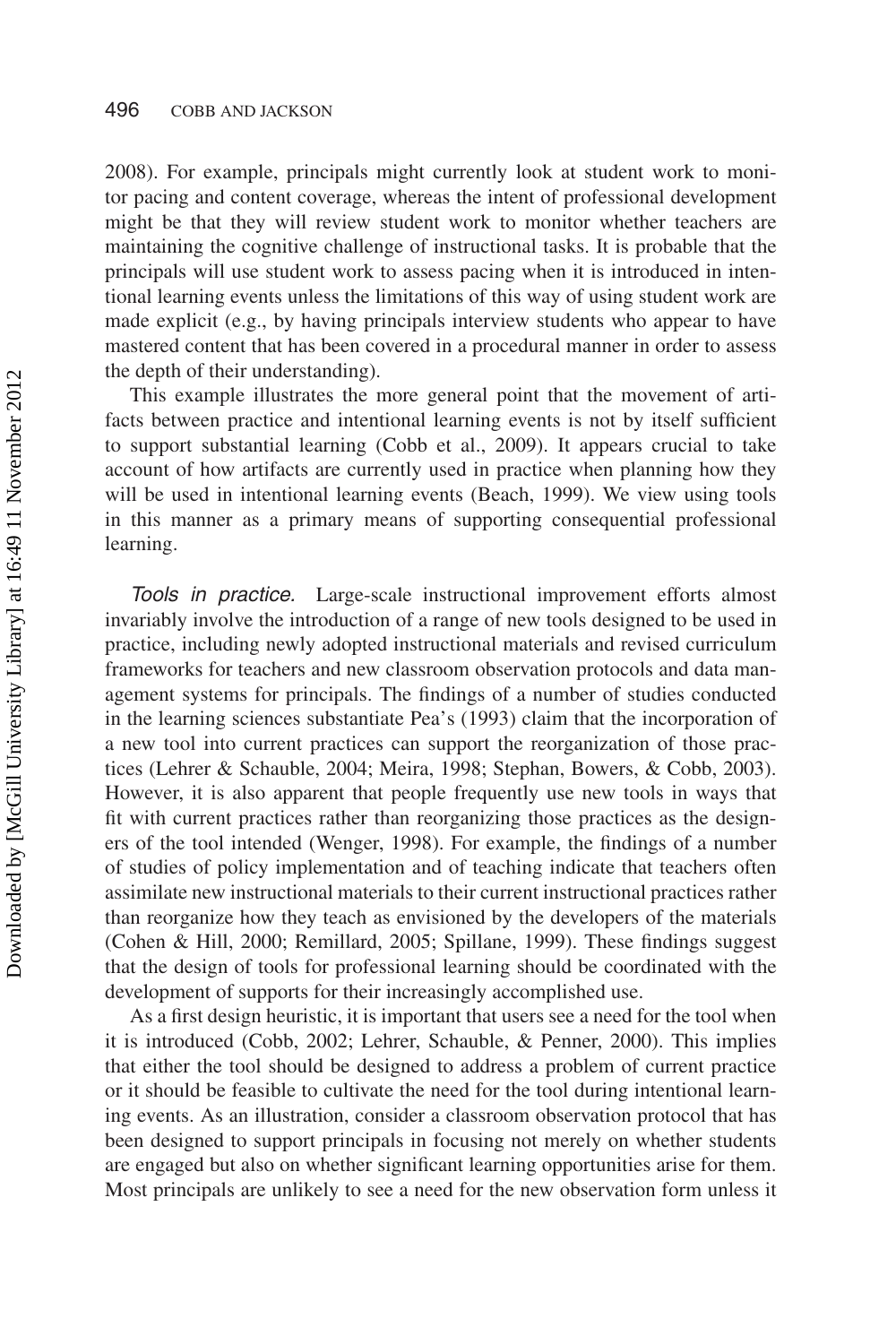is introduced during a series of intentional learning events that might, for example, focus on the relation between classroom learning opportunities and student achievement.

Second, it is also important that the tool be designed so that intended users can begin to use it shortly after it has been introduced in relatively elementary ways that are nonetheless compatible with the designers' intentions and do not involve what A. L. Brown (1992) termed *lethal mutations.* In the case of our example, it would seem advisable to minimize the complexity of the observation protocol given the significant reorganization of practice that most principals would have to make to use it in a way compatible with the designers' intentions (Nelson & Sassi, 2005).

Third, in using the tool in rudimentary but intended ways, users begin to reorganize those practices as they incorporate the tool. The challenge is then to support their continued reorganization of practice by scaffolding their increasingly proficient use of the tool either during intentional learning events or as they co-participate in organizational routines with an accomplished user (J. S. Brown & Duguid, 1991; Lave, 1993; Rogoff, 1990). In the case of the observation protocol, for example, mathematics coaches might support principals' use of the tool as they conduct learning walks together. Just as the failure to provide sustained teacher professional development around a new curriculum can lead to difficulties (Crockett, 2007), failure to scaffold principals', coaches', and others' use of new tools is also likely to be problematic.

#### Summary

Based on our discussion of the rationale for the four types of support for learning (i.e., the why of policy), we anticipate that policies that are effective in supporting consequential professional learning will involve some combination of new positions that provide expert guidance, ongoing intentional learning events in which tools are used to bridge to practice, carefully designed organizational routines carried out with a more knowledgeable other, and the use of new tools whose incorporation into practice is supported. We do not discount the support that discrete intentional learning events and incidental learning events might provide and take them into account when analyzing policies. However, research on professional learning and on students' learning in particular content domains indicates that they will by themselves rarely be sufficient to support significant reorganizations of practice (Garet et al., 2001).

The taxonomy elaborates the relatively common approach of analyzing school and district capacity for instructional improvement in terms of the development of human, social, and material (financial) capital. Spillane and Thompson's (1997) analysis of district capacity to support ambitious instruction in mathematics and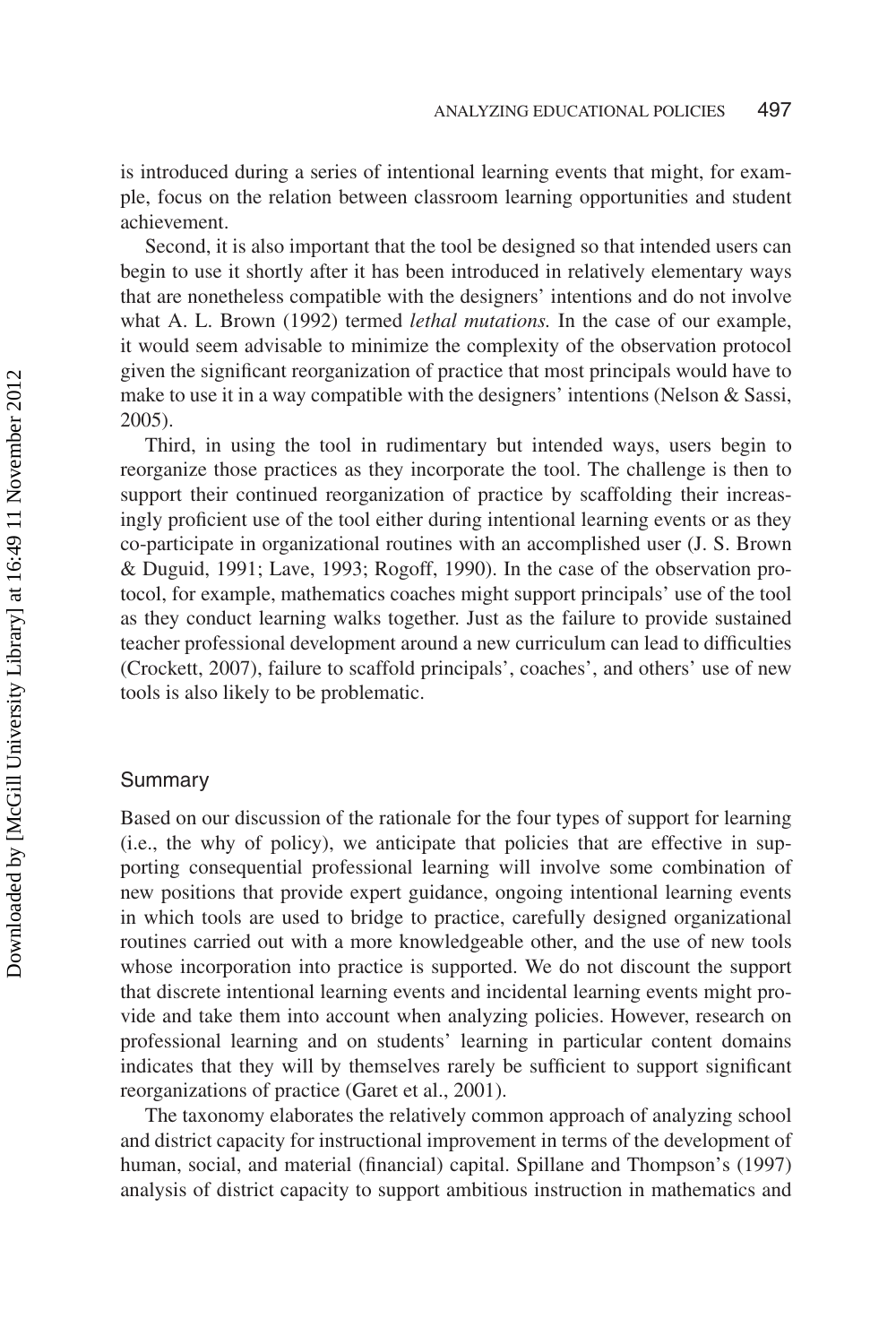science is seminal in this regard. In Spillane and Thompson's terms, the function of each type of support for learning that we have discussed is to increase a district's human capital by scaffolding people's development of increasingly effective practices. Each of the supports also draws on the district's current human capital, namely people who have already developed relatively accomplished practices and can scaffold others' learning. In addition, the supports draw on the district's existing social capital because relationships involving apprenticeship and professional learning entail collaboration and trust (Bryk & Schneider, 2002; Schön, 1986). Furthermore, the enactment of the learning supports can enhance the district's social capital by fostering the development of trust (Halverson, 2003), shared understanding, and professional networks (Penuel, Riel, Krause, & Frank, 2009).

In analyzing the role of financial resources, Spillane and Thompson (1997) focused on the allocation of staffing, time, and materials to the instructional improvement effort. As they observed, teachers' development of ambitious instructional practices, and instructional leaders' development of concomitant leadership practices, requires the direct support of more accomplished others for an extended period of time.<sup>6</sup> They therefore concluded that a threshold of financial resources is necessary but that "it will be the superior human and social capital that they [district leaders] hire or develop, not the material resources themselves, that position them to get richer in capacity for improvement" (p. 199). The taxonomy we have outlined is compatible with and extends Spillane and Thompson's discussion of human, social, and financial capital by foregrounding the design of specific types of learning supports that give substance to the how of policy.

## THE CASE OF DISTRICT B

The case that we present comes from a study designed to address the question of what it takes to improve the quality of middle-grades mathematics teaching, and thus student achievement, at the scale of a large urban district. We conducted this study in collaboration with four urban districts that were attempting to increase student achievement by supporting teachers in improving the quality of their mathematics instruction. In the vision of high-quality instruction that oriented the four collaborating districts' instructional improvement efforts, teachers were expected to continually adjust their plans for instruction to students' developing mathematical capabilities as informed by ongoing assessments of their mathematical reasoning. Instructional practices of this type are complex and

 $6R$ ecent work in teacher education indicates that a time frame of 2 to 3 years might be appropriate for teachers to develop ambitious instructional practices with adequate support (Cochran-Smith & Lytle, 1999; Grossman & McDonald, 2008).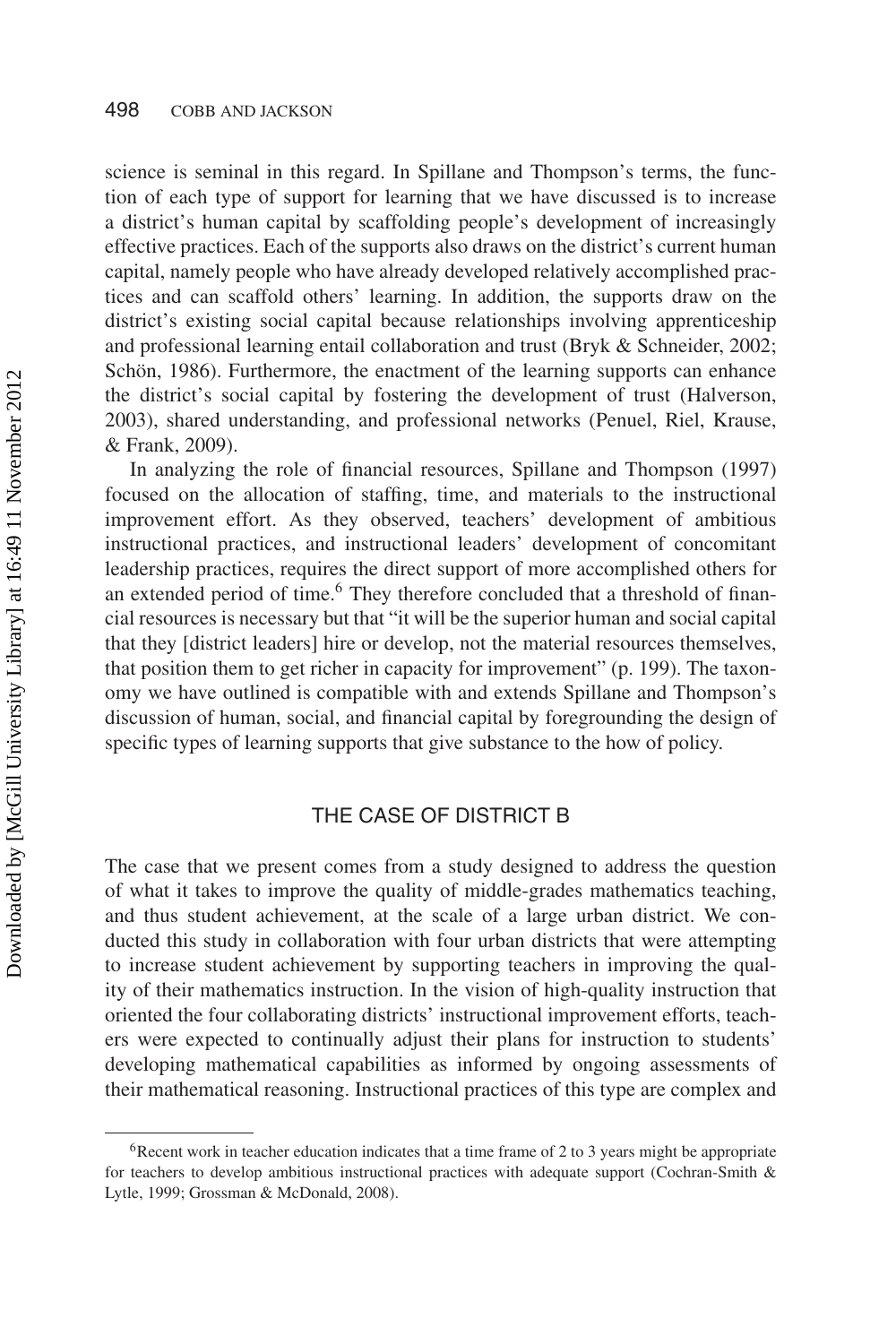demanding (Franke, Kazemi, & Battey, 2007). They require a deep understanding of the mathematical content on which lessons focus (Ball, 2000; Lampert, 2001; Ma, 1999) and of how students' reasoning develops in particular mathematical domains (Carpenter, Fennema, Franke, Levi, & Empson, 1999; Franke et al., 2007) and involve the development of new instructional routines for building on students' solutions to achieve a mathematical agenda (Ball, Sleep, Boerst, & Bass, 2009). The districts' visions for mathematics instruction therefore constituted ambitious policy goals whose achievement required significant learning on the part of teachers and members of other role groups.

We focus on one of the four districts, District B, to illustrate the usefulness of the learning design perspective on policy. District B serves approximately 80,000 students, more than 50% of whom are Hispanic, more than 25% of whom are African American, and about 15% of whom are White. More than 25% of all students are classified as limited English proficient. The majority of the students receive free or reduced-price lunches. District B's student achievement patterns in middle school mathematics are typical for large urban districts. For example, on a recent state assessment in eighth-grade mathematics, less than 40% of the African American students met the eighth-grade mathematics standards, as compared to 55% of the Hispanic students and about 75% of the White students. Only about 25% of the limited English proficient students met the eighth-grade standards in mathematics.

In the current climate of high-stakes accountability associated with the federal legislation of the No Child Left Behind Act (2001), leaders of urban districts are under pressure to demonstrate evidence of improvement in students' mathematics achievement. Prior research has documented that leaders in most large urban districts respond to the accountability demands associated with No Child Left Behind by implementing policies that emphasize "teaching to the test," providing remedial instruction for students who do not meet achievement standards, and, on occasion, "gaming the system" (Heilig & Darling-Hammond, 2008, p. 75). In contrast, as we detail later, District B central office leaders (e.g., superintendent, chief academic officer) framed the overall low performance in middle school mathematics achievement and the disparities in achievement between subgroups as a problem of supporting teachers' learning.

#### Methodology

In the larger study, we conducted four annual cycles of data collection, analysis, and feedback in each of the four districts to identify district and school organizational arrangements, social relations, and material resources that might support improvements in the quality of middle school mathematics instruction. The case that we present draws on the data collection–analysis–feedback cycle conducted in District B in 2008–2009 during the second year of the study. At that time District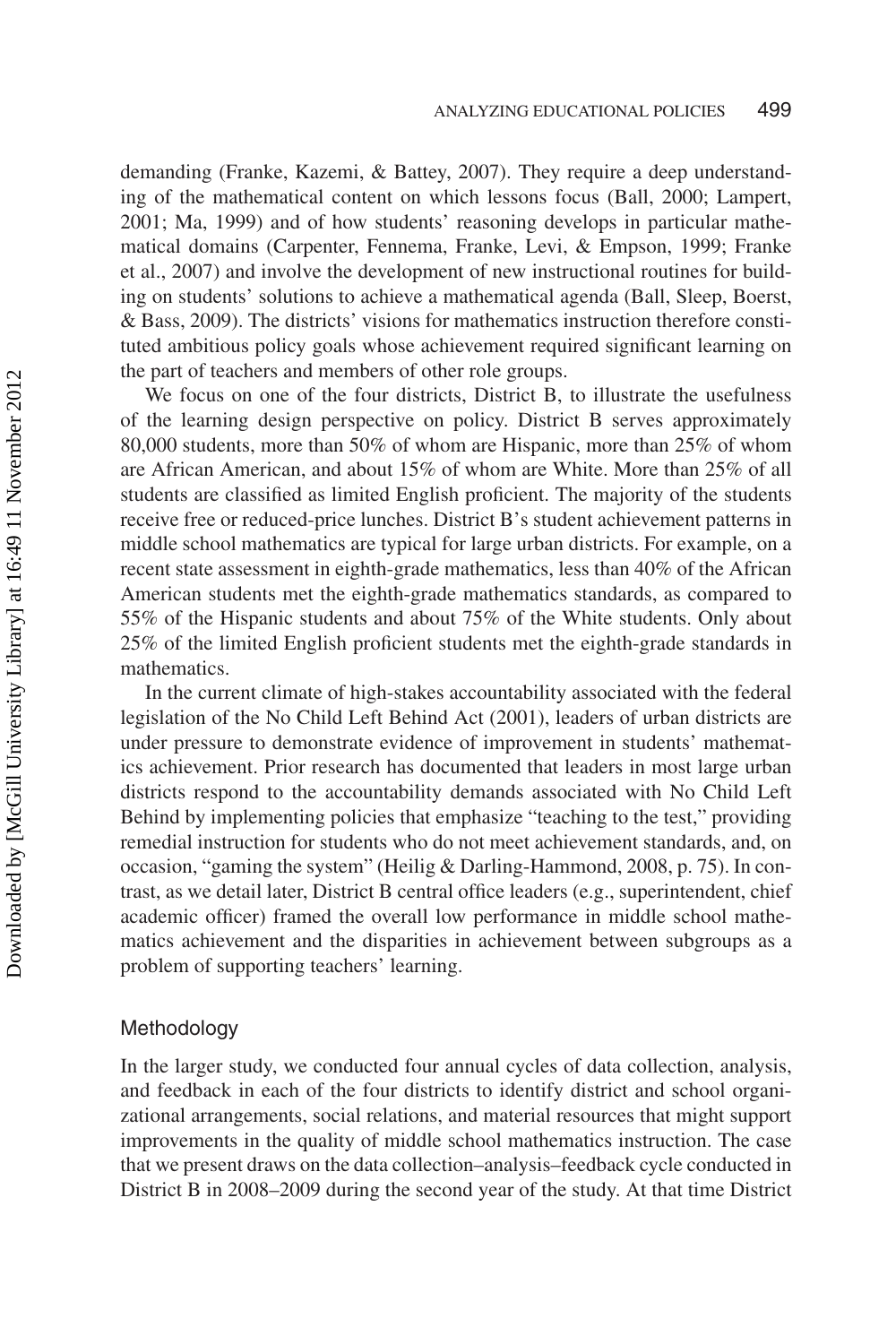B was in the second year of implementing an initiative to improve the quality of mathematics teaching and learning in the middle grades.

An annual cycle of data collection, analysis, and feedback comprised five phases:

- 1. Documenting the set of policies that composed the district's theory of action (Argyris & Schön, 1978) for instructional improvement in mathematics.
- 2. Documenting how the district's theory of action, or set of improvement policies, was being implemented in schools and classrooms.
- 3. Identifying how and explaining why the enacted policies differed from the designed or intended policies.
- 4. Providing feedback to district leaders about how policies were being implemented in schools, and making actionable recommendations about how the policies might be adjusted to make them more effective.
- 5. Documenting the extent to which our recommendations influenced the revision of policies for the following academic year.

Next we explain each of these phases as they were carried out in District B during the second year of the larger study.<sup>7</sup>

*Phase 1: Documenting the district's theory of action for instructional improvement.* In the fall we conducted audio-recorded interviews with key leaders in District B whose central office units were involved in the effort to improve middle school mathematics instruction. These units included Curriculum and Instruction (C&I), Leadership, Bilingual Education, Special Education, and Research and Accountability. In District B, the chief academic officer, whom we interviewed, presided over all matters of curriculum and instruction and was centrally involved in the design of policies for improving middle school mathematics instruction. Within C&I we interviewed the leaders of the Mathematics Department (the executive director of the department and the director of secondary mathematics) and the three district mathematics specialists who worked directly with middle school mathematics teachers and coaches. The Office of Leadership was responsible for assessing and supporting principals and assistant principals. We interviewed the head of Secondary Leadership and one of the three leadership directors who was most directly involved in the design of policies for school instructional leadership in the district's 25 middle schools.

The audio-recorded interviews typically lasted 1 hr and focused on the district's goals for middle school mathematics instruction and the policies that were being implemented to achieve those goals (e.g., supporting principals' development as

 ${}^{7}$ A more detailed account of these phases can be found in Henrick, Cobb, and Munter (2010).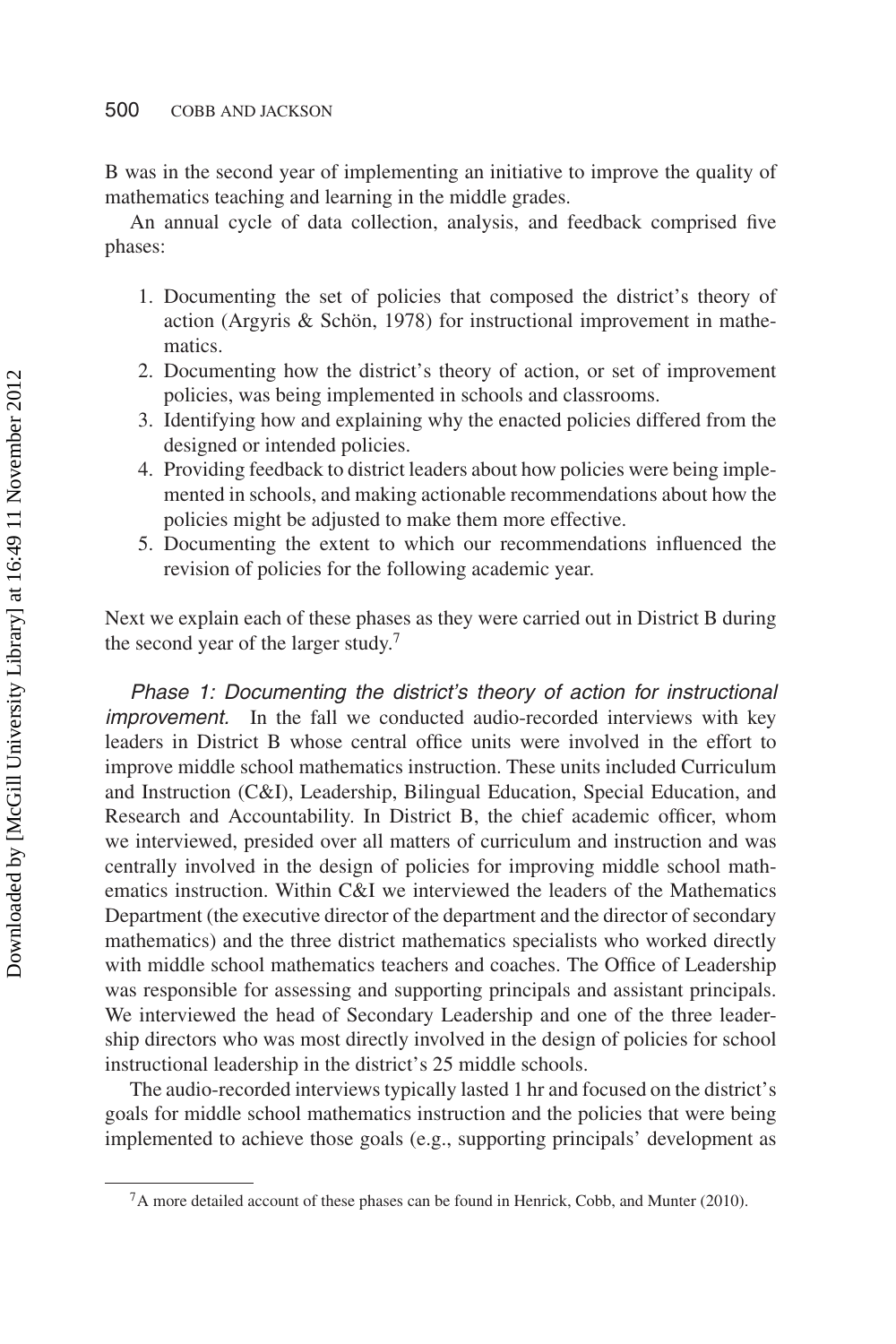instructional leaders, providing high-quality professional development for teachers). We triangulated participants' responses when we analyzed transcriptions of the interviews and they proved to be generally consistent. We then created a document in which we described the goals for the practices of particular role groups (i.e., the what of the policy), the intended means of supporting the learning of members of those groups (i.e., the how of the policy), and the rationale for why the supports might enable members of the target groups to develop the envisioned forms of practice (i.e., the why of the policy). We shared the resulting document with the chief academic officer, who confirmed that our account of District B's theory of action was accurate.

*Phase 2: Documenting how the district's theory of action was being implemented in schools and classrooms.* At the beginning of the larger study we purposefully selected a sample of seven middle schools in District B that reflected variation in student performance and in capacity for improvement across district middle schools. The principal, mathematics coach, and up to five randomly selected mathematics teachers in each school participated in the study. The data we collected in the winter to document how the district's improvement policies were being enacted included video recordings of teachers' classroom instruction; assessments of teachers' and coaches' mathematical knowledge for teaching (Hill, Ball, & Schilling, 2008); video recordings of pull-out teacher professional development; audio recordings of school-based mathematics teacher meetings; audio-recorded interviews and surveys of teachers, coaches, and principals; and audio-recorded interviews of district leaders. In addition, we had access to student achievement data.

For the analysis reported in this article we relied primarily on interview data. The approximately 50 semistructured interviews that we conducted in District B were guided by one of nine different interview protocols depending on the position of the interviewee. The questions we asked teachers, coaches, and principals in the seven focal schools were informed by the district's theory of action and focused on a range of issues, including participants' visions of high-quality mathematics instruction, the formal and informal supports they could draw on to improve their practices, and to whom and for what they were accountable. We also interviewed the central office leaders listed in the description of Phase 1, as well as the remaining two leadership directors, to gauge their perspectives on the implementation of the various policies, find out their visions of high-quality mathematics instruction, and document their perceptions of the support they provided to others and received themselves as part of the improvement effort. The interviews typically lasted between 45 and 60 min, and all interviews were transcribed.

In analyzing the interview transcripts we sought to identify patterns in the principals', coaches', and teachers' reports of the support they had received for improving their practices. A member of the research team first completed an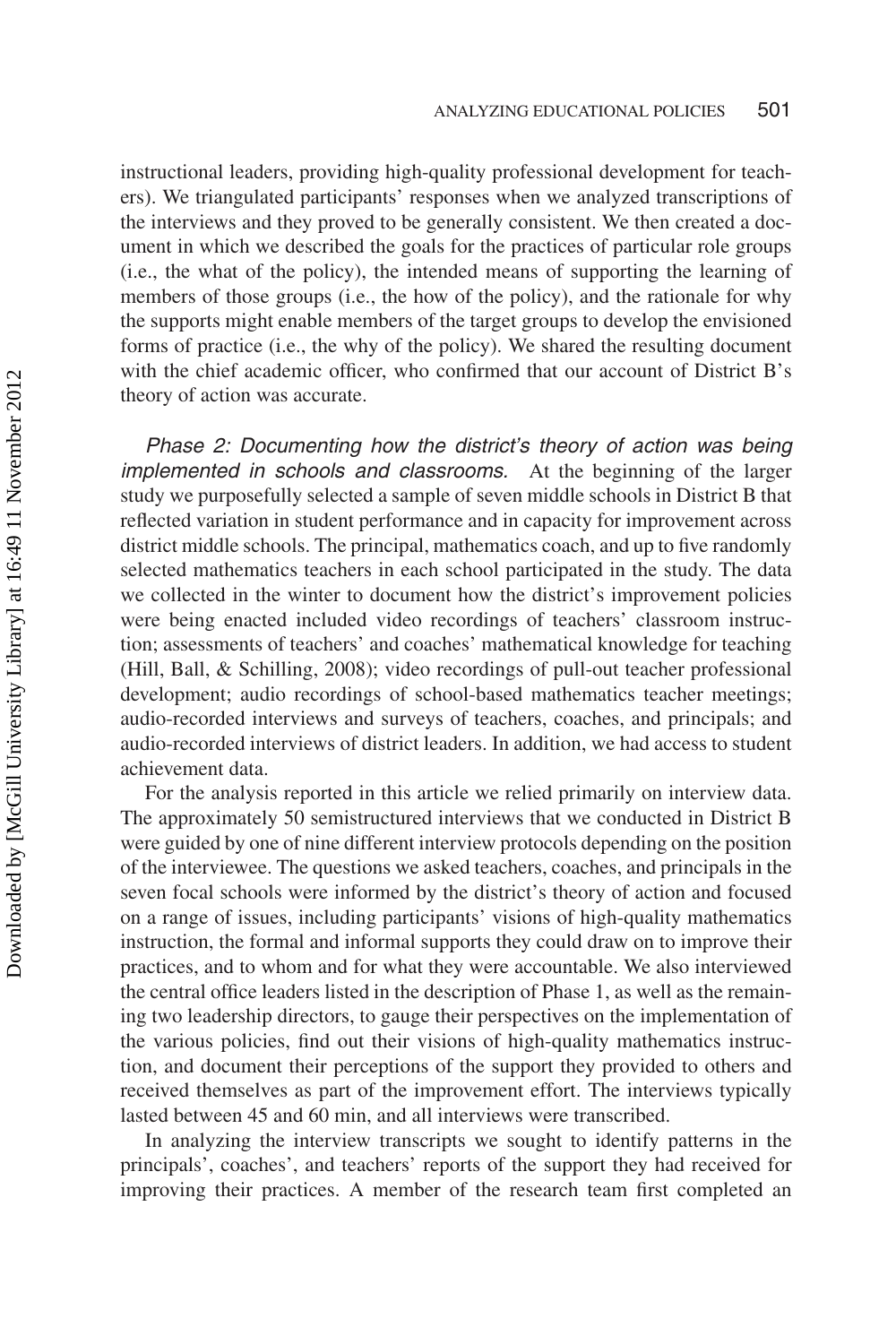Interview Summary Form for each interview transcript. The Interview Summary Form summarized the sources of formal and informal assistance on which the participant drew, to whom the participant perceived himself or herself to be accountable and what he or she was accountable for, and so forth. Next we created detailed accounts of how each of the policies in District B's theory of action was playing out *within* each of the seven schools by completing School Summary Forms in which we synthesized the teachers', mathematics coach's, and principal's Interview Summary Forms for each school. In addition, we created detailed accounts of how each of the policies was playing out *across* the seven schools by completing mid-level summary forms that synthesized the accounts of members of each role group (i.e., teachers, mathematics coaches, principals). In developing these syntheses we took care to triangulate participants' accounts for each policy. For example, our claims about principals' practices (reported later) are based on the triangulation of principals', coaches', and teachers' accounts of these practices.

*Phase 3: Identifying how and explaining why the enacted policies differed from the designed or intended policies.* We conducted a gap analysis by comparing the policies as designed by district leaders with how the policies were being implemented in the seven schools. This involved comparing intended goals to enacted policy goals by focusing on issues of accountability (i.e., the what of the policies) and the enacted supports for teachers', mathematics coaches', and principals' learning to the intended supports for their learning (i.e., the how of the policies). We then analyzed the School Summary Forms and mid-level summary forms (described in the previous section) in order to understand why specific policies were being implemented in certain ways and not in others in particular schools and across the district. This analysis involved identifying aspects of the school and district settings in which members of particular role groups worked that appeared to influence their development of practices that differed from those that the policies were designed to support. The resulting accounts of teachers', coaches', and principals' practices were therefore situated with respect to the organizational arrangements, social relationships, and material resources that composed the settings in which they worked. This approach enabled us to explain why teachers, coaches, and principals were developing particular practices and not others by delineating how these settings afforded and constrained their learning. It is crucial to note that these settings included the supports for their learning as they were actually being enacted (i.e., the implemented how of the policies).

*Phase 4: Providing feedback to district leaders.* In addition to reporting our findings to district leaders we drew on the gap analysis to recommend revisions to the district's improvement policies for the following academic year.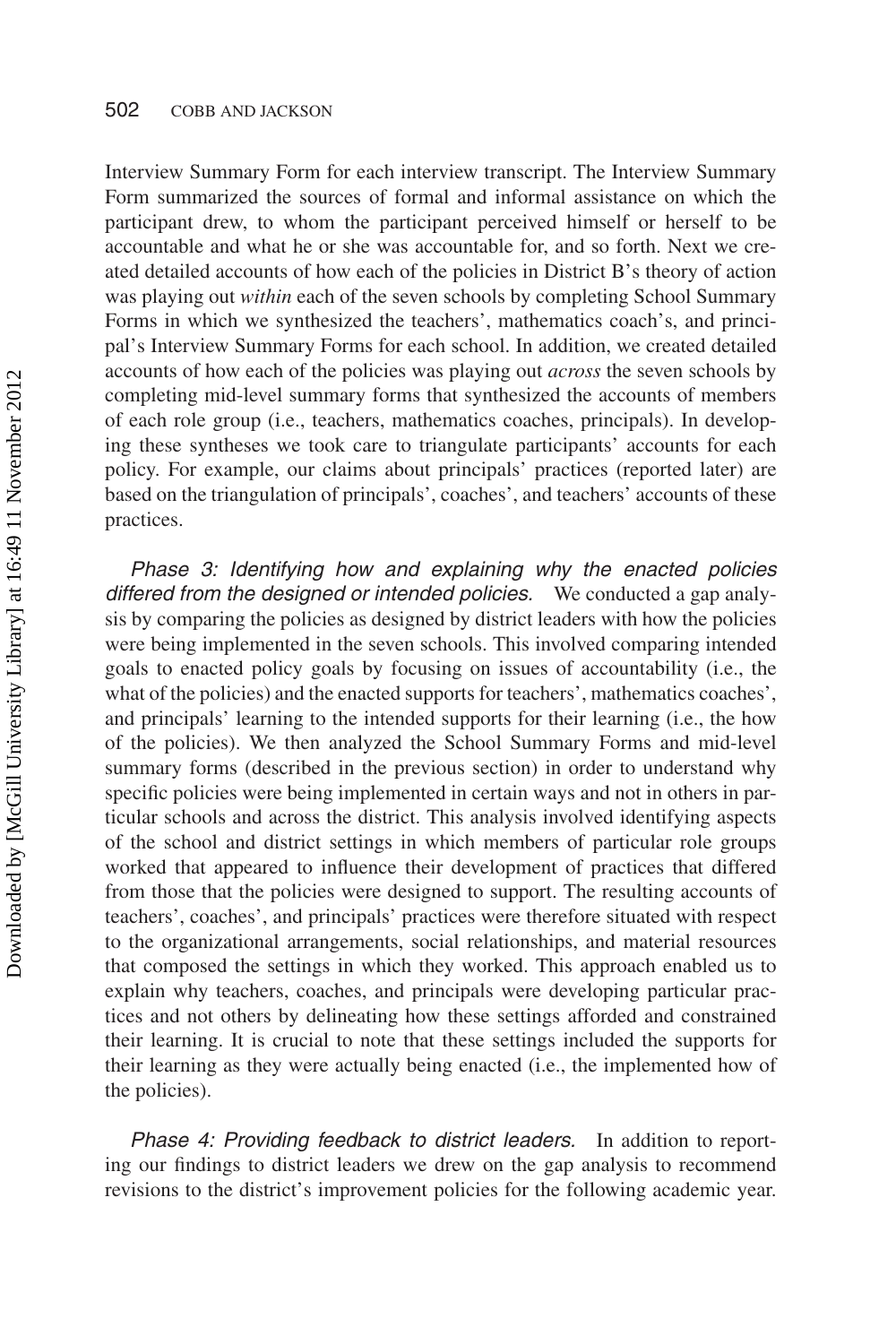Shortly before the end of the academic year we presented our findings and recommendations to key district leaders in a written report and in a subsequent 2-hr meeting. The timing of the feedback was intentional, as leaders in most districts develop and revise instructional policies for the following school year during the summer.

*Phase 5: Documenting the impact of our recommendations.* In the fall of the following academic year we again documented the district's theory of action for instructional improvement (see "Phase 1: Documenting the District's Theory of Action for Instructional Improvement"). We assessed the impact of our feedback and recommendations on District B's policies by noting changes in the district's theory of action from the previous year and comparing these changes with the feedback recommendations that we had discussed with district leaders.

## District B's Theory of Action for Improving Middle School Mathematics **Instruction**

The whats of the two primary policies that the district was attempting to implement were that (a) teachers would develop high-quality instructional practices that would enable all students to both understand significant mathematical ideas and develop procedural fluency, and (b) principals would develop instructional leadership practices that involved supporting teachers and holding them accountable for developing high-quality instructional practices.

We discuss the second of these policies in some detail in the next section of this article. With regard to the how of the first policy, the designed supports for middle school mathematics teachers' learning included the adoption of an inquiry-oriented middle-grades mathematics textbook series, the creation of an elaborate curriculum framework that was designed to support teachers in using the text effectively, and pull-out professional development conducted by members of the Mathematics Department. In addition, the district was in the second year of implementing a school-based mathematics coaching program in all middle schools that was designed to support the implementation of the recently adopted textbook series. Coaches' primary responsibilities were to support teachers' development of high-quality instructional practices (e.g., by observing instruction and providing feedback, co-teaching, modeling instruction) and principals' development of content-specific instructional leadership practices. Principals had been asked to choose a mathematics teacher from their staff who had already developed relatively accomplished instructional practices to serve as a coach. The selected teachers received relatively intensive professional development and were expected to teach middle school mathematics half of each day and act as a coach for their peers the other half of the day.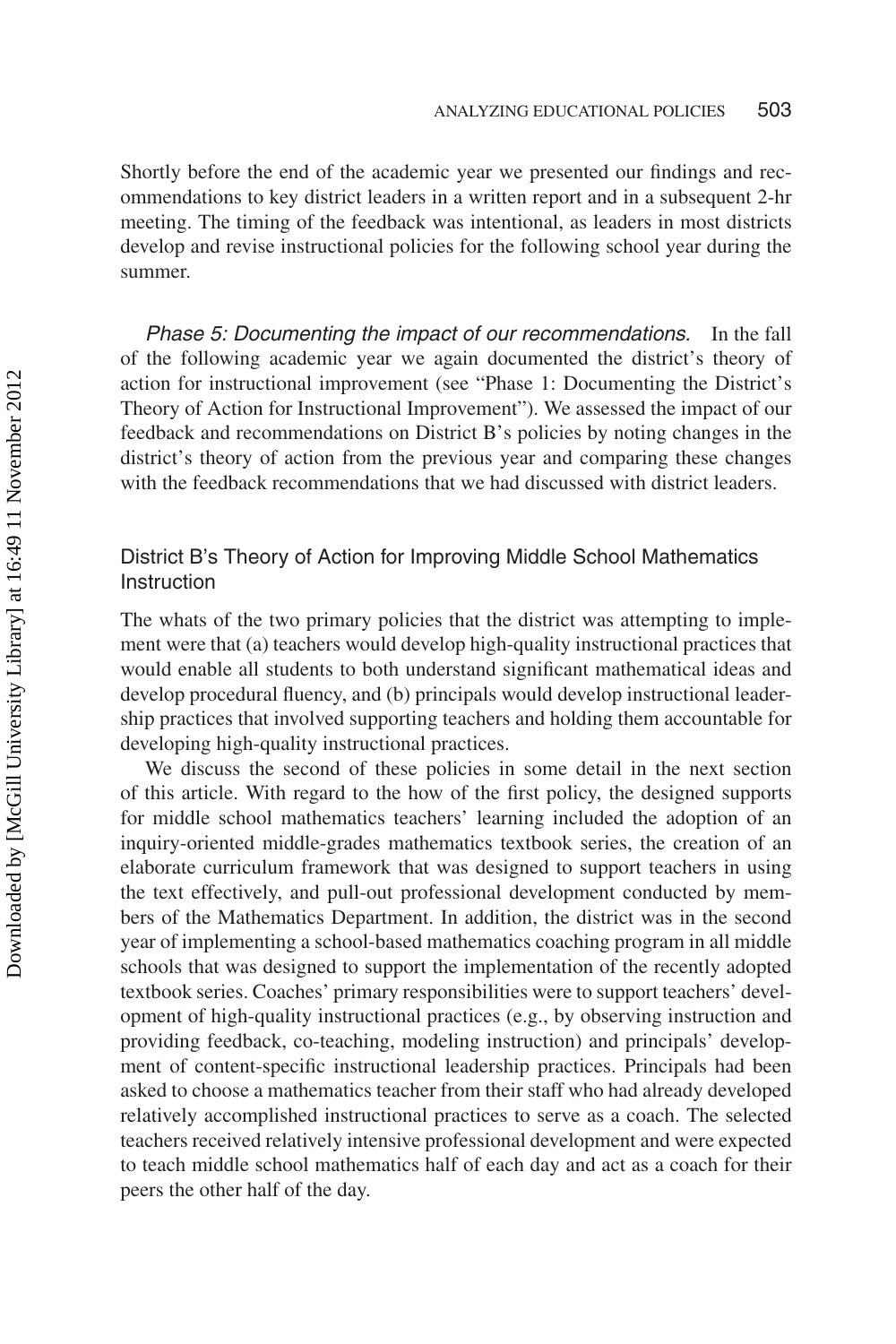#### 504 COBB AND JACKSON

In our assessment District B's theory of action for instructional improvement was coherent because the two policies that composed it addressed the overall objective of supporting teachers and holding them accountable for using the inquiry-oriented textbook series effectively. Interviews conducted with district leaders during the second year of the study indicated that the decision to address accountability demands associated with No Child Left Behind by supporting teachers' development of ambitious instructional practices had been purposeful and that they consistently conceptualized their work in terms of designing and implementing supports for teachers', coaches', and principals' learning.

#### District B's Policy for Principals as Instructional Leaders in Mathematics

We illustrate the predictive and explanatory power of the learning design perspective on policy by focusing on District B's policy that principals would support mathematics teachers and hold them accountable for developing high-quality instructional practices. Our purpose in discussing this policy in some detail is to clarify how the learning design perspective allowed us to anticipate limitations of the designed policy, account for differences between the designed and enacted policies, and make actionable recommendations about revising the policy for the following year.

The what of the policy that principals would become instructional leaders in mathematics specified three related practices:

- 1. Observe classroom instruction regularly, look for the implementation of the adopted text and the curriculum framework, and provide feedback on instruction.
- 2. Conduct learning walks, sometimes with the coach, to assess building needs and to determine the nature of assistance that teachers need to improve their instructional practices.
- 3. Work with the coach to ensure that the coach is providing appropriate professional development at the school.

These practices required that principals develop a relatively sophisticated vision of high-quality mathematics instruction so that they could distinguish between strong and weak inquiry-oriented mathematics instruction. In the interviews we conducted with the principals during the first year of the larger study, we asked them what they would expect to see if mathematics was of high quality and probed on what the teacher would be doing, the indicators of a productive whole-class discussion, and what might constitute a high-quality mathematics task. Most of the principals described high-quality mathematics instruction in general, content-free terms (e.g., "kids work in groups," "teacher communicates clear expectations"). In addition, the principal and teacher interviews indicated that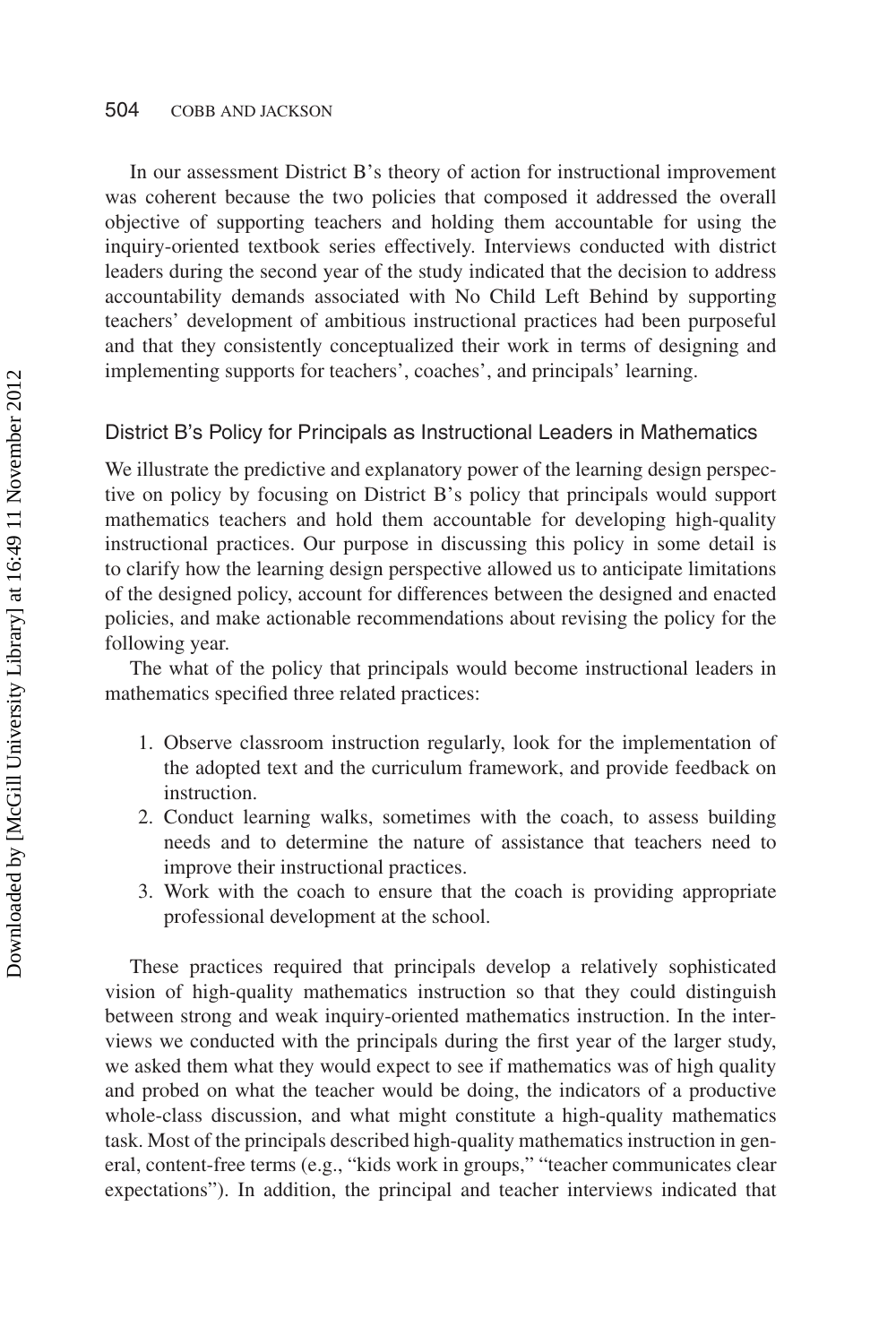although principals were spending a significant amount of time in classrooms, the feedback that they gave teachers focused on surface features of instruction (e.g., having a word wall or posting objectives rather than pressing students to explain their reasoning during class discussions or maintaining the rigor of instructional tasks). These findings indicate that the learning demands of the policy were significant. Principals would have to learn to focus not merely on the surface features of instruction but on the learning opportunities that arise for students (Cobb  $\&$ Smith, 2008; Saxe, Gearhart, Franke, Howard, & Crockett, 1999; Spillane, 2000).

*Assessing the what of the designed policy.* The first step in assessing a policy as designed is to scrutinize the what of the policy by asking whether the policy is likely to result in the intended outcomes if practitioners develop the envisioned forms of practice. In the case at hand, the question is whether principals' enactment of the three practices listed in the previous section is likely to support teachers in improving their classroom instruction. In our assessment if the principals could learn to distinguish between strong and weak mathematics instruction, they might be able to communicate expectations for instructional improvement that are consistent with the district's theory of action when making classroom observations. This press for improvement could be important provided there is a distribution of instructional leadership such that the mathematics coach supports teachers' learning directly and the principal holds teachers accountable for improving their teaching. In addition, if principals could distinguish between strong and weak mathematics instruction, they might be better able to identify teachers' needs and, in collaboration with the coach, plan or procure additional supports for their learning (e.g., from district mathematics specialists or external consultants). They might also be able to capitalize on the instructional expertise available in the school more effectively and might make more informed hiring decisions (Stein & Spillane, 2005). Furthermore, they might appreciate the importance of the coach's work and both legitimize that work and ensure that the coach is not assigned additional responsibilities that takes him or her away from direct work with teachers (Gibbons & Cobb, 2010; Mangin, 2007; Matsumura, Sartoris, Bickel, & Garnier, 2009). We therefore concluded that the attainment of the what of District B's policy for principals as instructional leaders might contribute to the intended outcome, improvement in the quality of classroom instruction.

*Assessing the how and why of the designed policy.* The second step in assessing a policy as designed is to scrutinize the how and why of the policy by asking whether the designed supports for learning are likely to result in practitioners developing the envisioned forms of practice. In the case at hand, the question is whether the planned supports for principals' learning are likely to be adequate given the significant learning demands of the policy.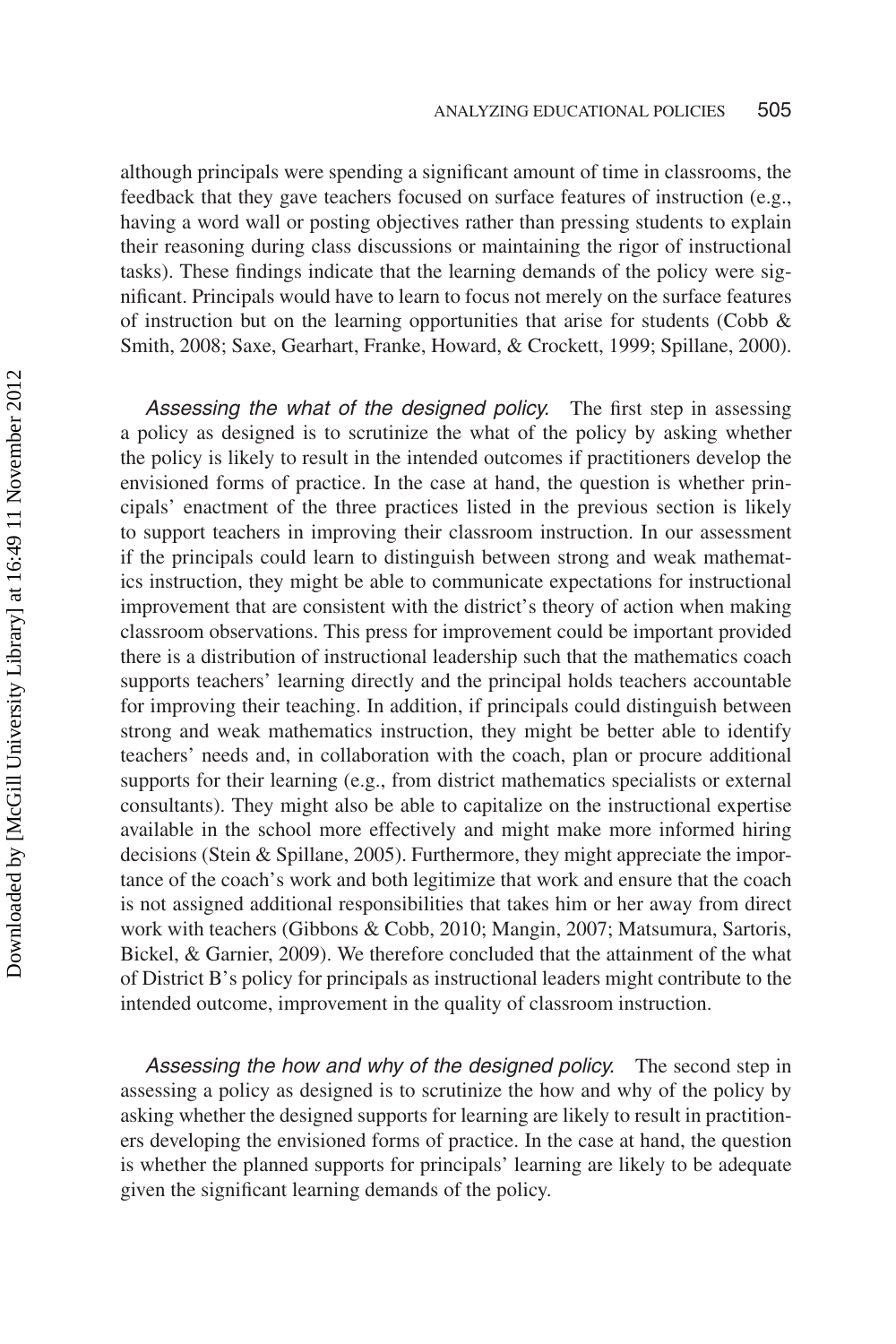New positions. The creation of the position of mathematics coach in all middle schools was a key component of District B's long-term instructional improvement in middle school mathematics. It was evident from our interviews with district leaders that they anticipated that principals would need ongoing support from more expert others if they were to develop the intended leadership practices. Part of the rationale for the position of mathematics coaches was to provide expert guidance for principals in instructional leadership.

Learning events. In our analysis of the how of District B's designed policy for principals as instructional leaders we did not identify any ongoing intentional learning events. However, the designed supports for principals' learning did include both discrete intentional learning events and incidental learning events. The discrete intentional learning events occurred during monthly meetings of middle school principals led by the head of Secondary Leadership. These meetings included professional development on learning walks and classroom observations that was not specific to mathematics but was instead intended to apply to any content area. Members of the Mathematics Department worked with the principals occasionally during the meetings to orient them to the recently adopted mathematics textbooks and the curriculum framework. In addition, the meetings also included the review of student work, some of which was mathematics student work. We classified the monthly principal meetings as discrete rather than ongoing intentional learning events because the meetings were not designed to build on one another and because issues specific to mathematics instruction were discussed only occasionally.

The incidental learning events we identified were weekly meetings that principals were expected to conduct with the coaches in their buildings (i.e., mathematics, English language arts, social studies, science). During these meetings the coaches were expected to share observations about the quality of the instruction they observed during the prior week and to work with the principal to determine how to support struggling teachers. The principal and coaches were also expected to discuss campus improvement plans, examine student achievement data, and discuss how to use these data to improve instruction. We classified these weekly meetings as incidental learning events because it was possible that principals might learn about aspects of mathematics instruction and instructional leadership while talking with a more knowledgeable other, the mathematics coach, even though the meetings were not intentionally designed to support principals' learning.

New organizational routines. We identified one organizational routine whose enactment might give rise to learning opportunities for principals. As we have noted, district leaders expected that middle school principals would conduct learning walks with the mathematics coach at their schools on a regular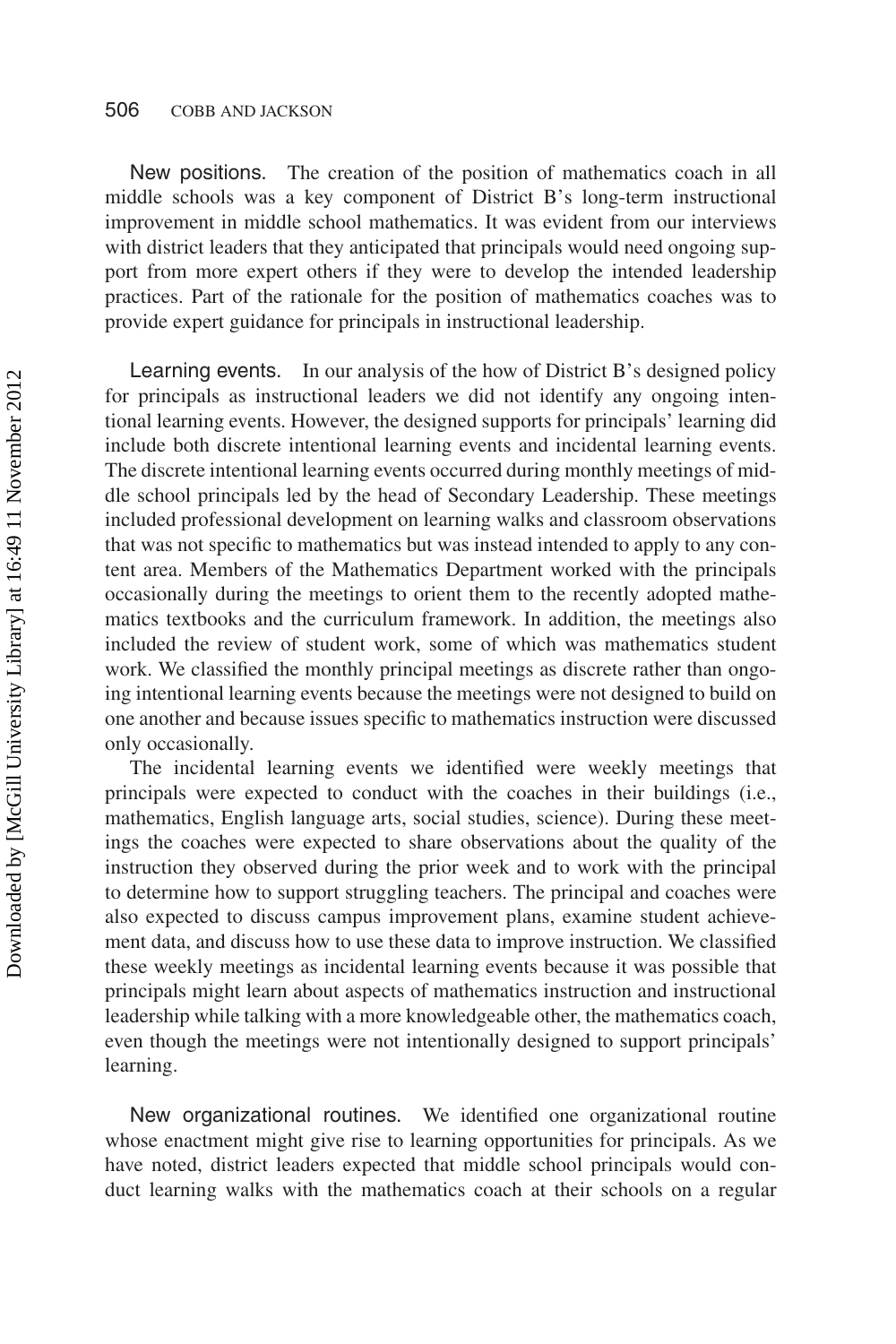basis. The intent of these learning walks was for coaches to assist principals in assessing the quality of teachers' instructional practices and in determining teachers' needs (e.g., for professional development). It is possible that these exchanges could involve learning opportunities for principals.

New tools. We identified two types of tools whose use might support principals' development as instructional leaders. The first tool was student work on the same mathematics tasks that the principals were to review periodically in their monthly meetings. The intent of examining this work was to support principals in determining whether students had learned particular mathematics standards in the curriculum. This activity had the potential to support principals' development as instructional leaders provided their current observational practices were taken into account (Cobb et al., 2009; Kazemi & Hubbard, 2008).

The second tool designed to support principals' learning was curriculum maps created by members of the Mathematics Department. Each map included a pacing schedule for each 6-week instructional module together with descriptions of the concepts being taught, resources teachers should use, expected student products, and expected student assessments. The intent of the curriculum maps was to orient and support principals' classroom observations. However, no professional development was planned to support principals in using the maps.

Summary. Table 1 provides a summary of our analysis of the how and why of District B's designed policy for supporting principals' development as instructional leaders.

## Anticipating Limitations of the Designed Policy

One of the advantages of the learning design perspective is that it enables one to anticipate the limitations of specific policies before they are implemented. In the case of District B's policy for principals as instructional leaders, the only designed support we identified that involved co-participating in activities close to practice with a more knowledgeable other was the planned learning walks that principals were expected to conduct with a mathematics coach. It is crucial to note that we were not able to identify any ongoing intentional learning events. It is unlikely that discrete intentional learning events (the monthly principal meetings) would support the principals' development of a vision of high-quality mathematics instruction. Although the how of the district's policy included a new tool designed specifically for principals (the curriculum maps), no supports were planned to scaffold their incorporation of the tool into practice. We therefore anticipated that principals would assimilate this tool into their current observational practices rather than reorganize those practices as intended. In addition, we questioned whether the incidental learning opportunities that might arise during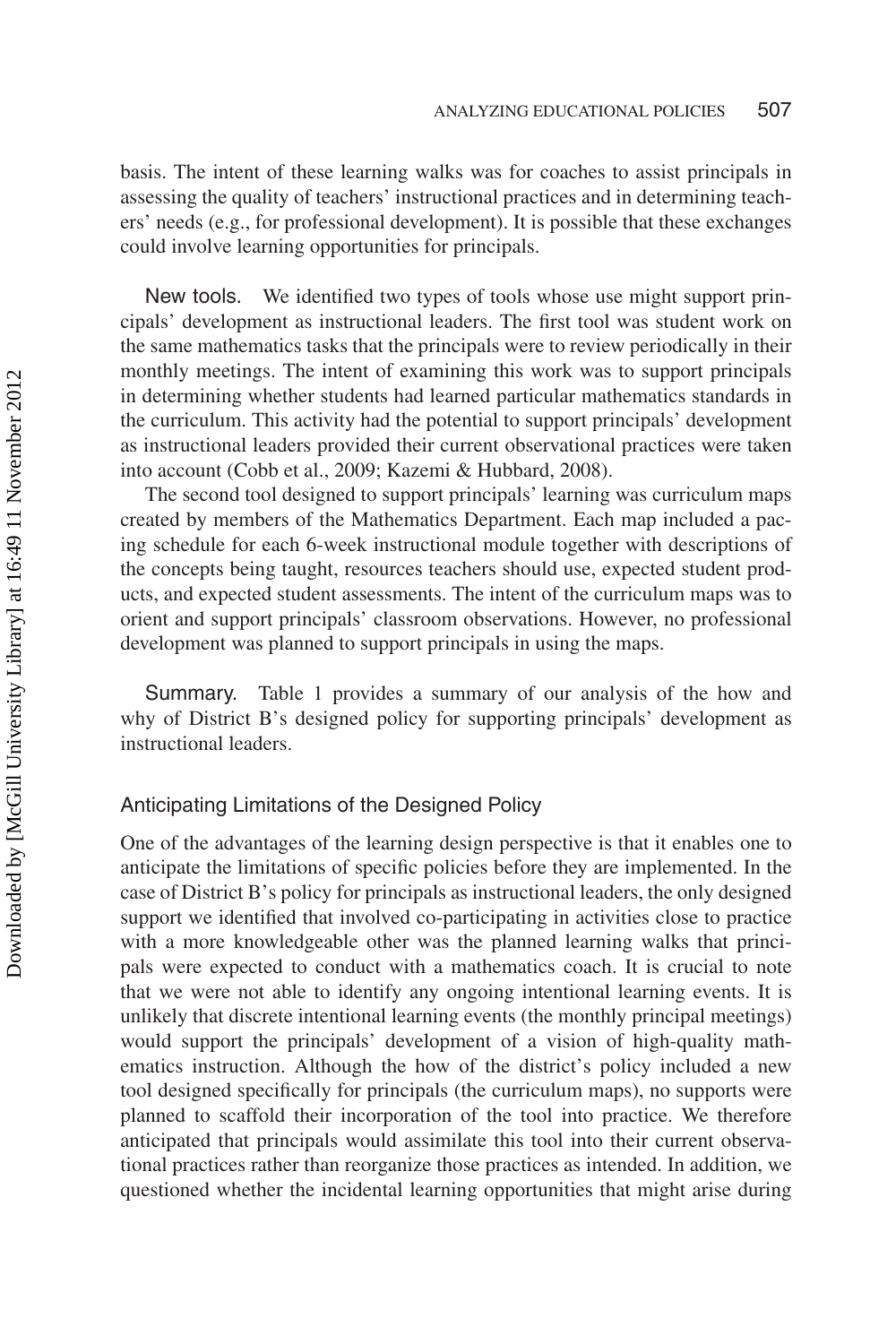TABLE 1 Analysis of District B's Designed Means of Support for Principals' Learning (i.e., the How of the Policy)

| Taxonomy of Supports for Learning      | District B Supports for Principals' Learning            |
|----------------------------------------|---------------------------------------------------------|
| New positions or changes in            |                                                         |
| responsibilities of existing positions |                                                         |
| Expert guidance                        | Mathematics coach                                       |
| Sharing responsibilities               |                                                         |
| Learning events                        |                                                         |
| Intentional—ongoing                    |                                                         |
| Intentional—discrete                   | Monthly principal meetings                              |
| Incidental                             | Weekly meeting between the principal and coach          |
| New organizational routines            | Learning walks                                          |
| New tools                              |                                                         |
| Tools in intentional learning events   | Examining student work in monthly principal<br>meetings |
| Tools in practice.                     | Curriculum maps                                         |

principals' weekly meetings with coaches on their campuses would by themselves support the principals' reorganization of their practices.

Our analysis of District B's designed policy for principals as instructional leaders indicated that its effective implementation depended unduly on a single support, the learning walks with a coach. The extent to which learning opportunities actually arose for principals during the enactment of this organizational routine depended both on whether the coaches were indeed more knowledgeable others and on whether the principals deferred to their expertise. In general, an analysis of this type conducted from the learning design perspective can suggest modifications that might improve policies before they are implemented.<sup>8</sup>

#### Documenting the Enacted Policy

We documented how District B's policy for school instructional leadership was being enacted midway through the academic year by analyzing interviews conducted with principals, teachers, coaches, and district leaders. As we have noted,

<sup>&</sup>lt;sup>8</sup> We did not share our recommendations with district leaders about how they might improve their policies until May of each academic year. When we interview district leaders in the fall, they have already begun to implement their instructional improvement policies and are not in a position to make major adjustments. We therefore wait until the end of the academic year, when district leaders are about to develop their plans for the subsequent year, before sharing findings. This approach also allows us to present empirical evidence to support our recommendations for revising policies.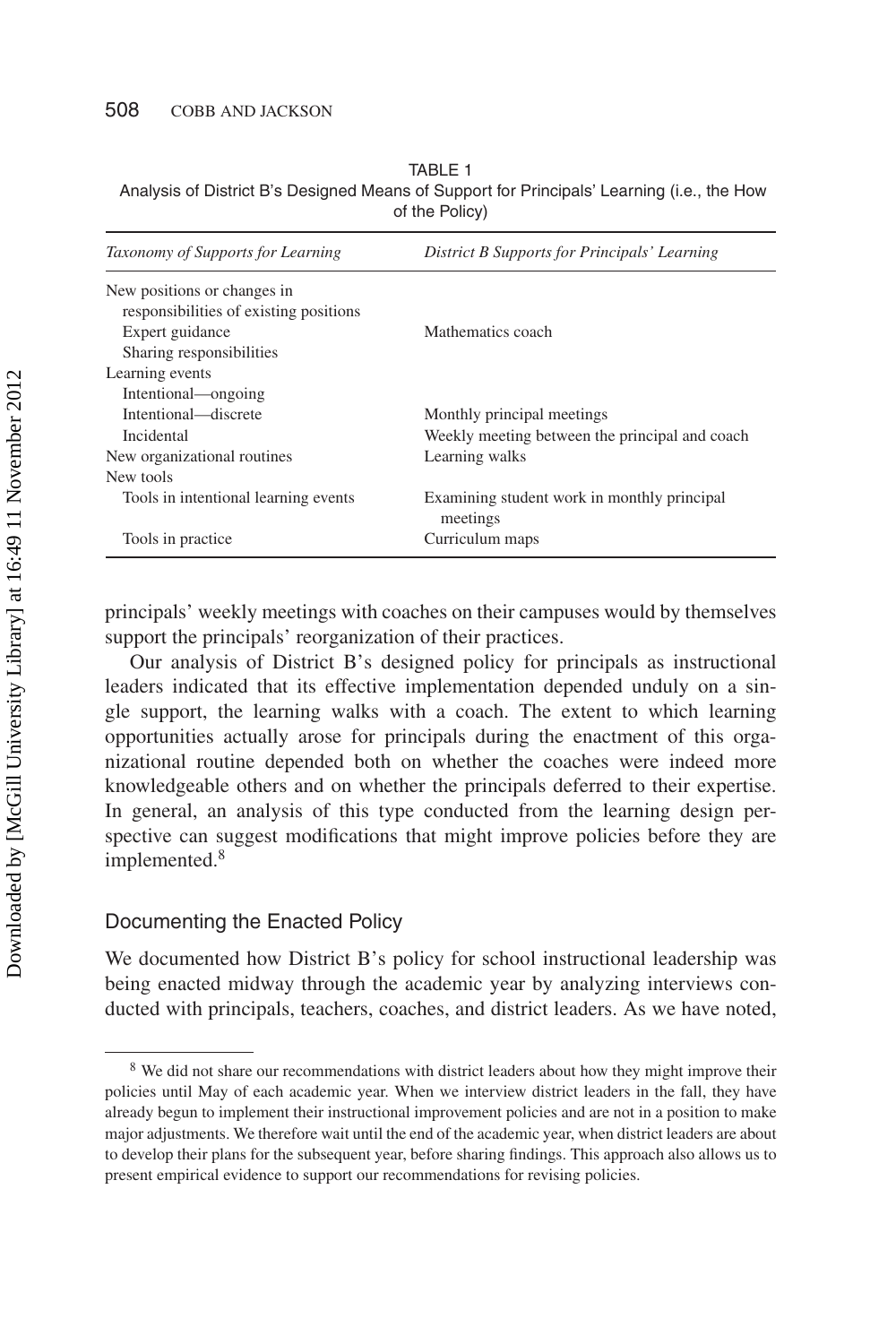the leadership practices that principals were expected to develop required a relatively sophisticated vision of high-quality mathematics instruction. In the interviews conducted during the second year of the larger study we again asked the seven principals what they would expect to see if they observed a mathematics teacher whose instruction was of high quality. Their responses indicated that their instructional visions remained underdeveloped. As was the case the previous year they tended to focus on surface features of high-quality instruction rather than on the function of these features in supporting students' mathematical learning (Spillane, 2000). For example, most of the principals said that teachers should be facilitators in the classroom or that instruction should include student discussion, and a few said teachers should use problem-solving tasks with multiple solution paths. However, none of the principals' responses indicated that they had developed an understanding of how elements of instruction, such as student discussion, can be organized to support students' mathematical learning.

Principals were also expected to observe classroom instruction regularly to look for the implementation of the inquiry-oriented text and the curriculum framework and to provide teachers with feedback on their instruction. The teachers indicated that most principals continued to observe instruction regularly. Similar to the previous year, teachers also reported that principals' feedback tended to focus on easily observable elements of instruction (e.g., objectives posted, presence of word walls) and on the extent to which students were engaged in the lesson. In addition, the majority of teachers reported that their principal used a generic observation form that was not specific to mathematics. There was therefore little if any improvement in the practice of observing instruction and giving feedback from the previous year, and the feedback that teachers received failed to communicate expectations that were consistent with the district's theory of action.

As we have indicated, principals were expected to conduct learning walks with coaches to assess teachers' instructional practices and to determine the assistance they might need to improve their teaching. Principals reported that they only occasionally took learning walks, and only one of the seven principals reported conducting learning walks with a mathematics coach. Principals said that coaches' schedules made it difficult to schedule learning walks. This finding is significant given that the planned learning walks were the primary means of supporting the principals' development of more sophisticated visions of high-quality mathematics instruction.

In addition, principals were expected to work with the coach to ensure that the coach provided appropriate professional development at the school. Both principals and coaches reported that they met regularly. In interviews we asked principals and coaches to describe the focus of the meetings. We found that in half of the schools meetings focused on issues such as the pacing of instruction, whereas in the other schools they focused on teachers' classroom practices (e.g., what should happen in a whole-class discussion after students have worked on a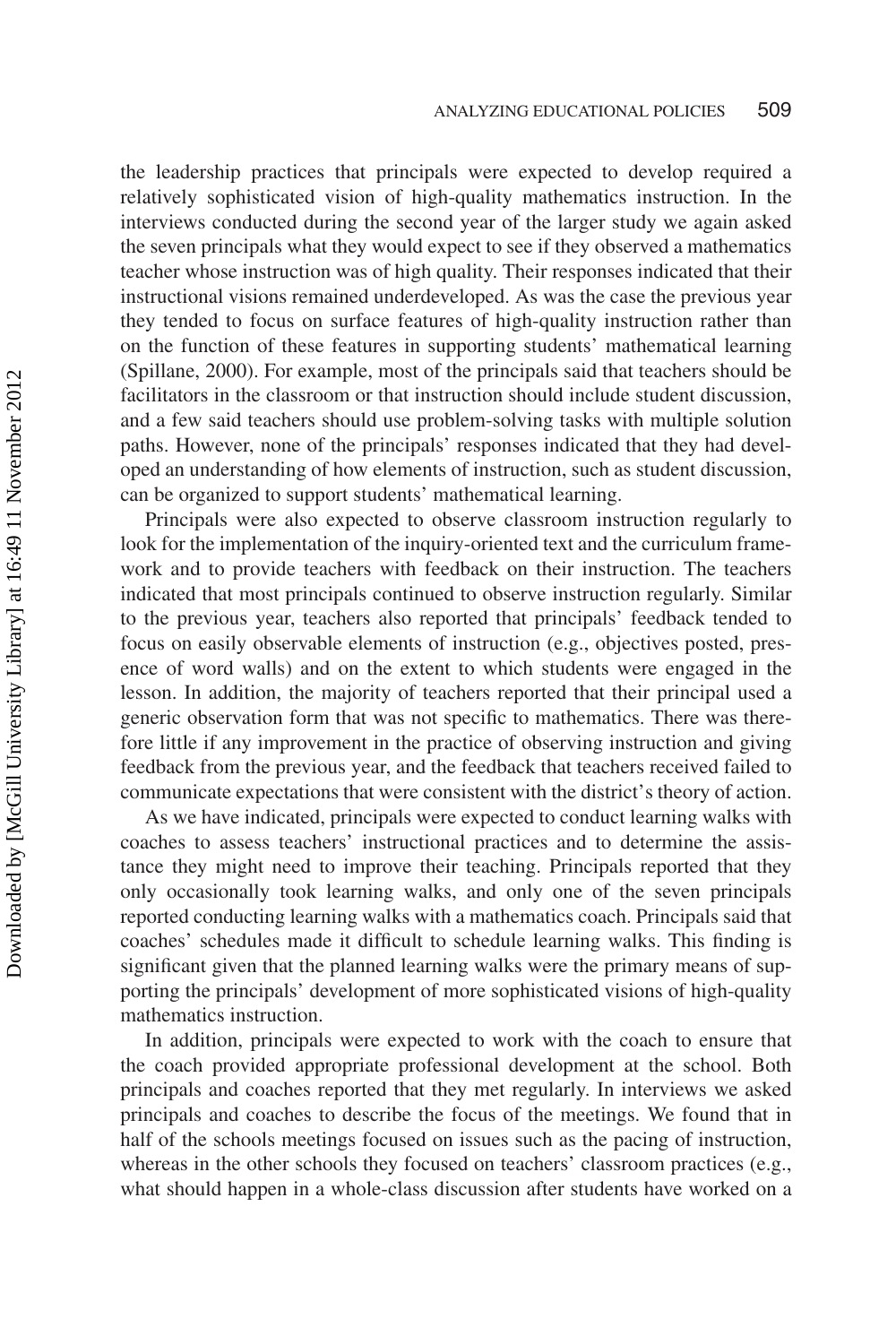task). There was little evidence that principals and coaches were working together to plan for appropriate professional development.

#### Accounting for Differences Between the Designed and Enacted Policies

Table 2 summarizes our comparison of the practices that district leaders expected principals to develop (i.e., the what of the policy) with the practices that they were actually developing. In accounting for the gaps we identified we purposefully situated principals' leadership practices in the school and district settings in which they worked. In doing so we considered how the supports for principals' learning were actually implemented, as the enacted supports were key aspects of these settings. We identified three aspects of the school and district settings that appeared to be relevant in explaining why the principals' leadership practices differed from those intended by District B leaders: accountability relationships with the leadership directors, the implemented supports for principals' learning, and the expertise of the school-based mathematics coaches.

## TABLE 2

Comparison of Principals' Intended and Actual Practices as Instructional Leaders

**The "What" of the Policy for Principals as Instructional Leaders:**

*Principals will support and hold teachers accountable for developing high-quality instructional practices.*

| <b>Intended Principal Practices</b>                                                                                                                                                                                 | <b>Actual Principal Practices</b>                                                                                                                                                                                                                     |
|---------------------------------------------------------------------------------------------------------------------------------------------------------------------------------------------------------------------|-------------------------------------------------------------------------------------------------------------------------------------------------------------------------------------------------------------------------------------------------------|
| 1a. Observe instruction and provide feedback.                                                                                                                                                                       | Principals regularly observed and provided<br>feedback. However, feedback focused on easily<br>observable elements of instruction and did not<br>communicate expectations for instructional<br>improvement consistent with the district's<br>goals.   |
| 1b. Providing relevant feedback requires that<br>principals develop a relatively sophisticated<br>vision of high-quality mathematics<br>instruction in order to distinguish between<br>strong and weak instruction. | Although the majority of principals developed<br>visions that were compatible with the goal of<br>the improvement effort, their visions were not<br>sophisticated enough to support them in<br>distinguishing between strong and weak<br>instruction. |
| 2. Conduct learning walks with coach to<br>determine the nature of assistance teachers<br>need.                                                                                                                     | Principals occasionally took learning walks; only<br>one principal reported conducting learning<br>walks with a coach.                                                                                                                                |
| 3. Work with the coach to ensure that the coach is<br>providing appropriate professional<br>development at the school.                                                                                              | Principals and coaches met regularly. However,<br>there was little evidence that they worked<br>together to plan professional development.                                                                                                            |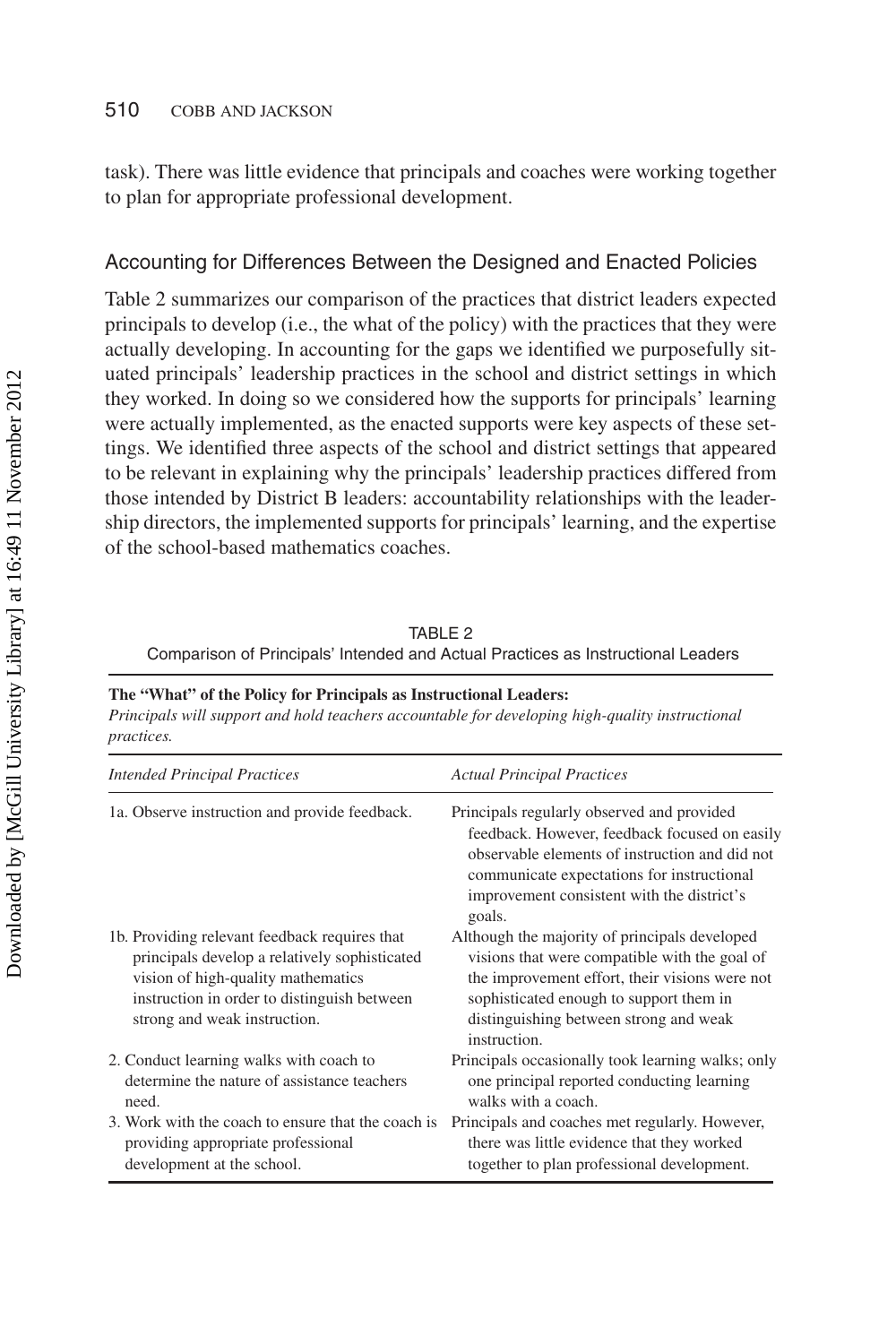*Accountability relationships with the leadership directors.* District B's policy for principal instructional leadership specified that the three leadership directors who worked directly with principals were to hold them accountable for supporting the improvement of teachers' instructional practices (e.g., observing classroom instruction, conducting learning walks, providing support for struggling teachers). However, the principals all reported that the leadership directors held them accountable primarily for improving student achievement on state assessments and only secondarily for observing and supporting the improvement of instruction.

The interviews we conducted with district leaders indicated that there was limited collaboration between the Leadership Department and the C&I Department (including the chief academic officer) and that the two departments were attempting to implement conflicting policies for principal instructional leadership.<sup>9</sup> As research on instructional coherence would predict (Bryk, Sebring, Allensworth, Luppesco, & Easton, 2010; Newmann, Smith, Allensworth, & Bryk, 2001), this conflict in agendas was consequential for many of the teachers in our study. For example, the teachers in some schools reported that the principal expected them to spend half of each class period preparing for the state assessment and half using the inquiry-oriented text. In addition, teachers in a few of the schools reported that the majority of collaborative planning time was spent on test preparation activities (e.g., creating test-formatted warm-ups, planning how to teach particular test items). This tension also had implications for what principals expected of their mathematics coaches. Half of the coaches reported that their principal expected them to analyze student achievement data to identify students for tutoring, create lesson plans for tutoring, and in some cases actually hire the tutors. These additional responsibilities limited the time that coaches could work with mathematics teachers and were in conflict with the district expectations for coaches.

*Implemented supports for principals' learning.* We questioned the adequacy of the designed supports for principals' learning when we analyzed District B's policy for principals before it was implemented. Our analysis of the learning opportunities that actually arose for principals indicates that the implemented supports were insufficient to support their development of the types of practices envisioned by district leaders. Principals reported receiving little professional development that was specific to middle school mathematics instruction aside from informal conversations that occurred during the monthly principal meetings. Although district leaders had planned to examine student work during monthly principal meetings, principals reported that this did not occur. In addition,

<sup>&</sup>lt;sup>9</sup>The working relationship between the two departments improved significantly during the third year of the larger study after the head of the Leadership Department changed and a member of the C&I Department moved to a senior position in the Leadership Department.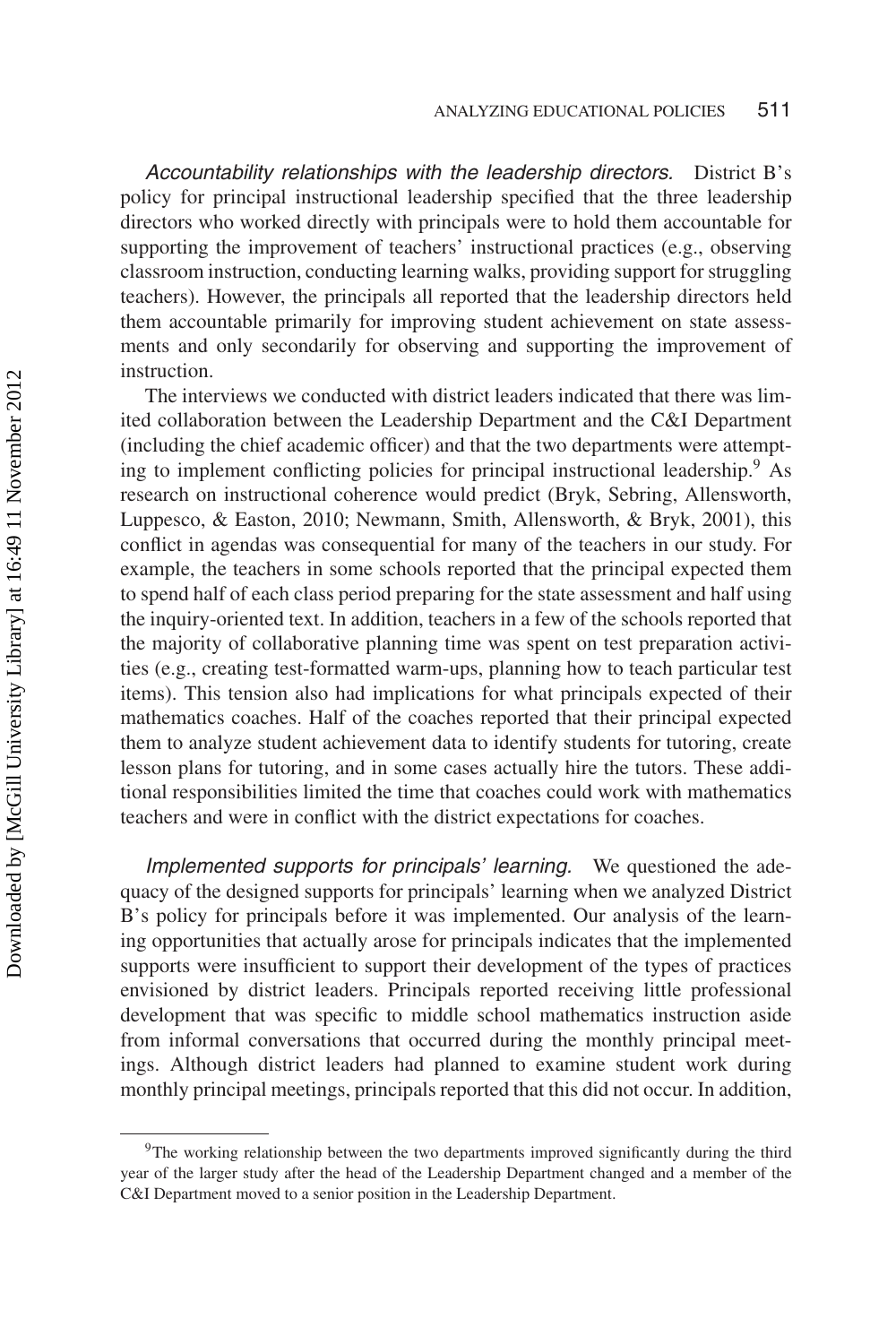principals took very few learning walks with the mathematics coach at their school. As a consequence, there were few opportunities for principals to work with a more knowledgeable other on their instructional leadership practices. Although principals did meet regularly with the coaches at their campus, these meetings gave rise to few incidental learning opportunities. In interviews principals also reported that they were not using the curriculum maps to guide their observation of classroom practice. This was attributable at least in part to the lack of support for principals to learn how to use the tool in practice. The need for additional supports became evident in our interviews when several principals expressed a desire for professional development on how to recognize high-quality instruction that was specific to the inquiry-oriented text so that they would have a clearer idea of what to look for when observing mathematics instruction and where to focus their feedback.

*Expertise of the mathematics coaches.* In the district's policy mathematics coaches were expected to serve as more knowledgeable others who would support principals in their role as instructional leaders. However, the coaches were only in their second year of using the recently adopted text (as were most of the teachers) and were yet to develop sophisticated visions of high-quality instruction. The interviews we conducted with the coaches indicated that their visions of high-quality instruction varied in detail and depth. The majority of the coaches articulated a vision of high-quality mathematics instruction that was compatible with the district's goals (e.g., an emphasis on the teacher as a facilitator, student discussion, problem-solving tasks with multiple solution paths). However, similar to the principals, most coaches were yet to develop an understanding of how elements of instruction (e.g., student discussion) could be organized to support students' learning of mathematics. Given that coaches' visions were generally only slightly more developed than those of the principals (and teachers), it was not evident that they could support principals in becoming effective instructional leaders in mathematics (e.g., scaffolding principals' classroom observations and feedback).

#### Recommending Revisions to the Policy

We drew on our analysis of District B's policy and its implementation to make recommendations to district leaders about how they might revise the policy to make it more effective. As we have indicated, our initial assessment indicated that the what of the policy was reasonable. It was likely that principals would contribute to improvements in the quality of instruction if they developed the envisioned instructional leadership practices. The recommendations that we made therefore focused on the limitations that we identified in the how of the policy and concerned accountability relations and supports for principals' learning.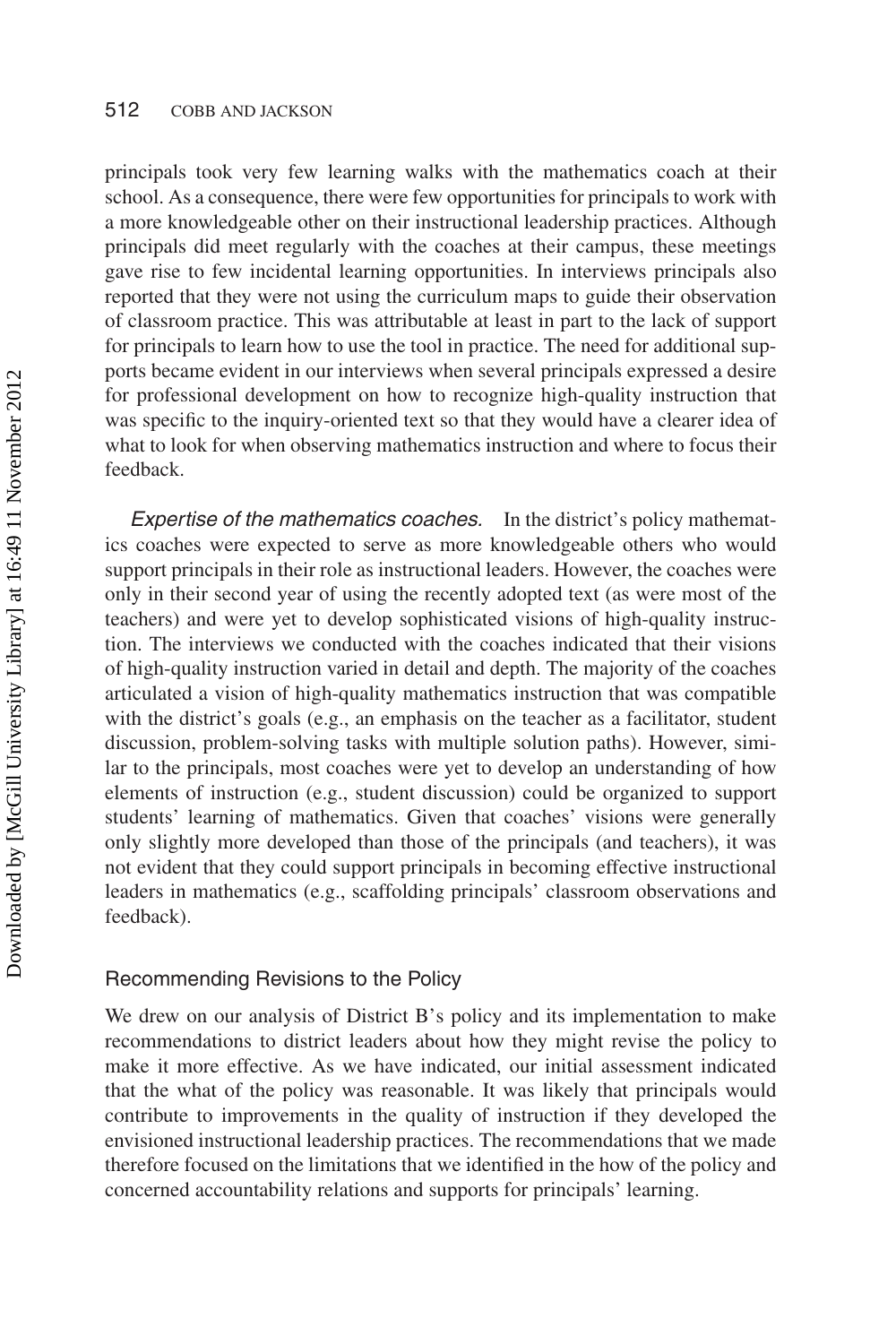*Accountability relations.* We reported to district leaders our finding that the differing agendas of the Offices of Leadership and C&I were consequential for how classroom lessons were organized, for the time available for coaches to work with teachers, and for how collaborative planning periods were used. We acknowledged that it would be difficult to address the tension between improving the quality of instruction and raising test scores given the very real consequences that district and school leaders would face if student achievement did not increase in the short term. Against this background, we recommended that the Offices of Leadership and C&I reach consensus on what principals should hold mathematics teachers accountable for, what principals should expect of mathematics coaches, and how principals should communicate those expectations to teachers and coaches. In addition, we suggested that personnel from both offices clarify with principals and coaches that the work of coaches should focus on improving the quality of instruction in the long term rather than on tutoring to increase student achievement in the short term. (In a separate set or recommendations we proposed additional supports for mathematics coaches' learning.)

Interviews conducted with district leaders the following fall to document their current theory of action indicated that they were acting on these recommendations to a significant extent. The Office of Leadership now attempted to ensure that leadership directors' expectations for principals were consistent with the district's theory of action and also placed an increased emphasis on how the leadership directors might communicate those expectations to principals. For example, leadership directors were to conduct learning walks with principals on a regular basis so that they could convey their expectations for and assessments of instruction. Principals were also expected to hold weekly instructional leadership meetings in which a leadership director would participate along with coaches.

*Supports for principals' learning.* We recommended that the district provide sustained professional development (i.e., ongoing intentional learning events) for principals that focused on recognizing high-quality mathematics instruction and giving feedback to teachers that was specific to the inquiry-oriented text. We suggested that the mathematics coaches participate in at least some of this professional development with principals so that they might also deepen their understanding of the district's vision of high-quality mathematics instruction and so that principals might come to understand the coach's role in supporting instructional improvement. We also suggested that the principals and mathematics coaches conduct learning walks together so that the coach might support the principal's understanding of high-quality mathematics instruction specific to the adopted text.

The interviews we conducted the following fall revealed that district leaders had revised the policy for supporting principals' learning by including sustained professional development designed by the Mathematics Department that was to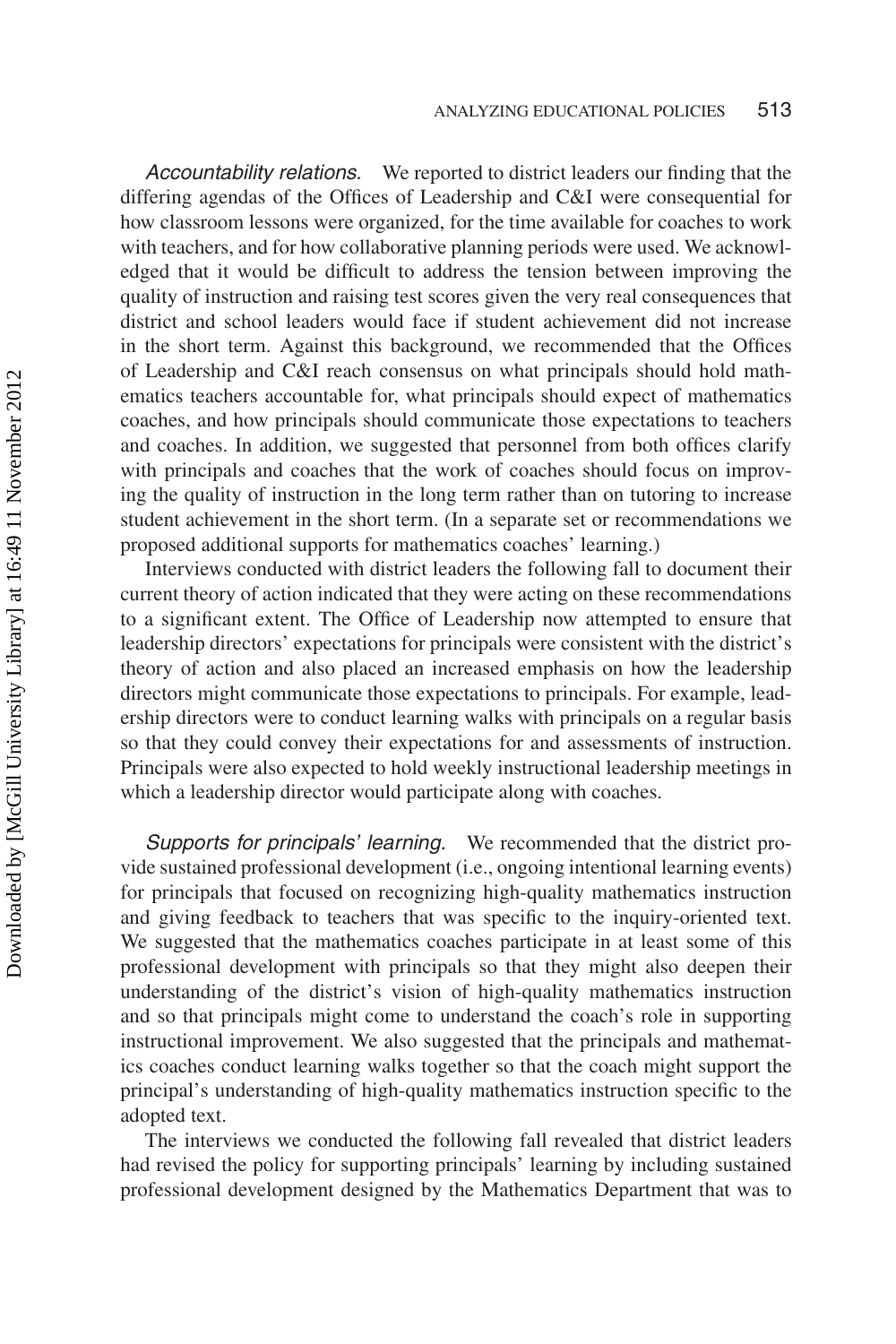TABLE 3 Recommendations for Improving the How of the Policy and the District Leaders' Subsequent Revisions

| Recommendations for Improving the How<br>of the Policy                                                                                                                                                                                                                                                                                                                                                                              | District Leaders' Revisions to the How of the<br>Policy                                                                                                                                                                                                                                                                                                                                                                                                               |
|-------------------------------------------------------------------------------------------------------------------------------------------------------------------------------------------------------------------------------------------------------------------------------------------------------------------------------------------------------------------------------------------------------------------------------------|-----------------------------------------------------------------------------------------------------------------------------------------------------------------------------------------------------------------------------------------------------------------------------------------------------------------------------------------------------------------------------------------------------------------------------------------------------------------------|
| Accountability Relations With Leadership Directors                                                                                                                                                                                                                                                                                                                                                                                  |                                                                                                                                                                                                                                                                                                                                                                                                                                                                       |
| Address the tension that principals experience<br>between improving the quality of instruction in<br>the long term and raising students' test scores<br>in the short term.<br>Clarify what principals should hold teachers<br>accountable for and how principals should<br>communicate those expectations. This requires<br>the coordinated efforts of the Office of<br>Curriculum and Instruction and the Office of<br>Leadership. | Increased emphasis on leadership directors'<br>expectations for principals, on how they<br>should communicate those expectations to<br>principals, and on how they should support<br>principals' development of instructional<br>leadership practices. Leadership directors and<br>principals will conduct learning walks<br>together. Leadership directors will meet with<br>principals (and coaches) during weekly<br>instructional leadership meetings at schools. |
| <b>Supports for Principals' Learning</b>                                                                                                                                                                                                                                                                                                                                                                                            |                                                                                                                                                                                                                                                                                                                                                                                                                                                                       |
| Provide sustained professional development (i.e.,<br>ongoing intentional learning events) focused on<br>recognizing high-quality mathematics<br>instruction and offering feedback specific to<br>the inquiry-oriented text.                                                                                                                                                                                                         | Principal meetings would include ongoing<br>intentional learning events specific to the<br>mathematics curriculum and to recognizing<br>high-quality mathematics instruction.<br>However, no support was planned for<br>providing useful feedback on instruction.                                                                                                                                                                                                     |

be organized around the inquiry-oriented text and would focus on recognizing high-quality instruction. However, the planned professional development did not include a focus on providing feedback to teachers. Table 3 summarizes our recommendations and the revisions that district leaders subsequently made to the how of the policy.

It is worth noting that even though district leaders adjusted this and other policies in response to our feedback, we identified potential problems with the revised policy when we analyzed it the following year. For example, although we recognized that the weekly instructional leadership meetings might enable principals to clarify their expectations for coaches, we anticipated that these meetings would not support principals' learning given the participants' lack of mathematics-specific instructional expertise (unless the coaches' visions of high-quality mathematics instruction improved significantly). We subsequently analyzed the enactment of this policy from the learning design perspective and made further recommendations to district leaders about how they might revise the policy.

We are concerned that the reader might conclude erroneously from our analysis of the policy for principals as instructional leaders that the District B leaders were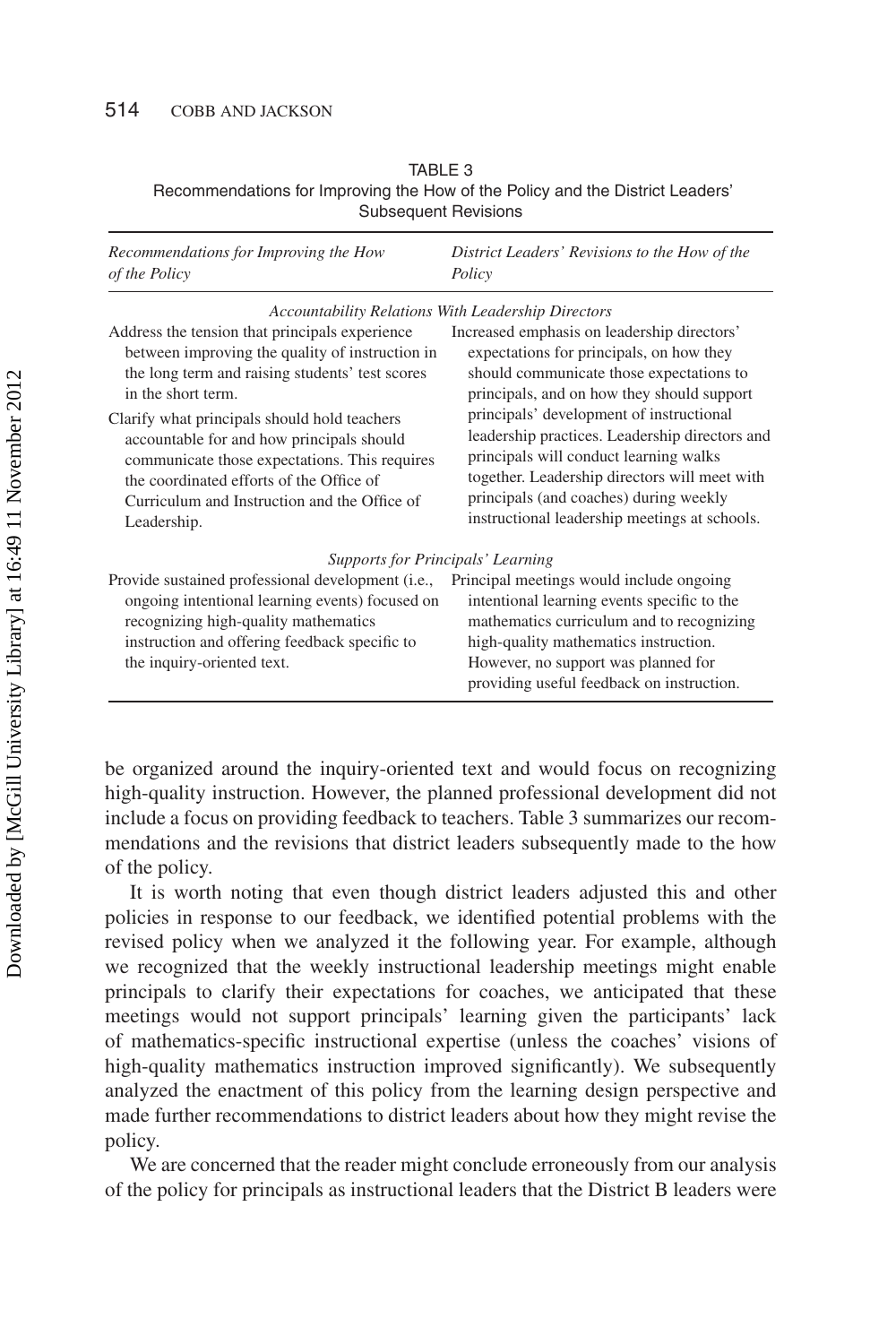less than competent. In our view the limitations we have identified attest to the complexity of and the challenges inherent in attempting to support instructional improvement at scale. District B leaders stood out from the leaders of most urban districts by framing the problem of improving student achievement as one of supporting principals', coaches', and teachers' learning. As a consequence of this framing they had to venture into uncharted territory where research could provide only limited guidance and where documented examples of successful instructional improvement efforts were in extremely short supply. The overall coherence of policies that composed their theory of action indicates the thoughtful nature of their policymaking efforts. In the course of our collaboration with the District B leaders, we came to admire their steadfastness of purpose, skillful marshalling of resources, and openness to feedback about how their policies were actually playing out.

## DISCUSSION AND CONCLUSION

In this article we have described and illustrated an analytical perspective in which policies are treated as designs for supporting learning. An analysis conducted from this perspective focuses on three components of a policy: goals for the learning of members of a target group, supports for that learning, and an often implicit rationale for why the supports might prove effective. We have referred to these components as the what of policy, the how of policy, and the why of policy, respectively. We presented our analysis of District B's policy for principals as instructional leaders in mathematics to illustrate the usefulness of the learning design perspective on policy. We assessed the policy prior to implementation by first gauging its learning demands by comparing the envisioned practices that constituted the what of the policy with targets' current practices. We then assessed the adequacy of the designed supports for the targets' learning that constituted the how of policy and identified several potential limitations of the policy. The identification of possible difficulties a priori indicates the value of adopting the learning design perspective when formulating policies, particularly in cases in which the what of the policy involves significant learning. In addition, we illustrated in the sample case that analyses of policy implementation conducted from the learning design perspective can inform the development of recommendations about how the policy might be revised to make it more effective. Two characteristics of the learning design perspective contribute to its usefulness.

First, in presenting a taxonomy of learning supports, we clarified the rationale for each type of support by drawing on recent work in the learning sciences, teacher education, and related fields. This attention to the why as well as the how of policy enabled us to anticipate potential limitations in the illustrative case of District B's policy for principals as instructional leaders. Second, analyses of how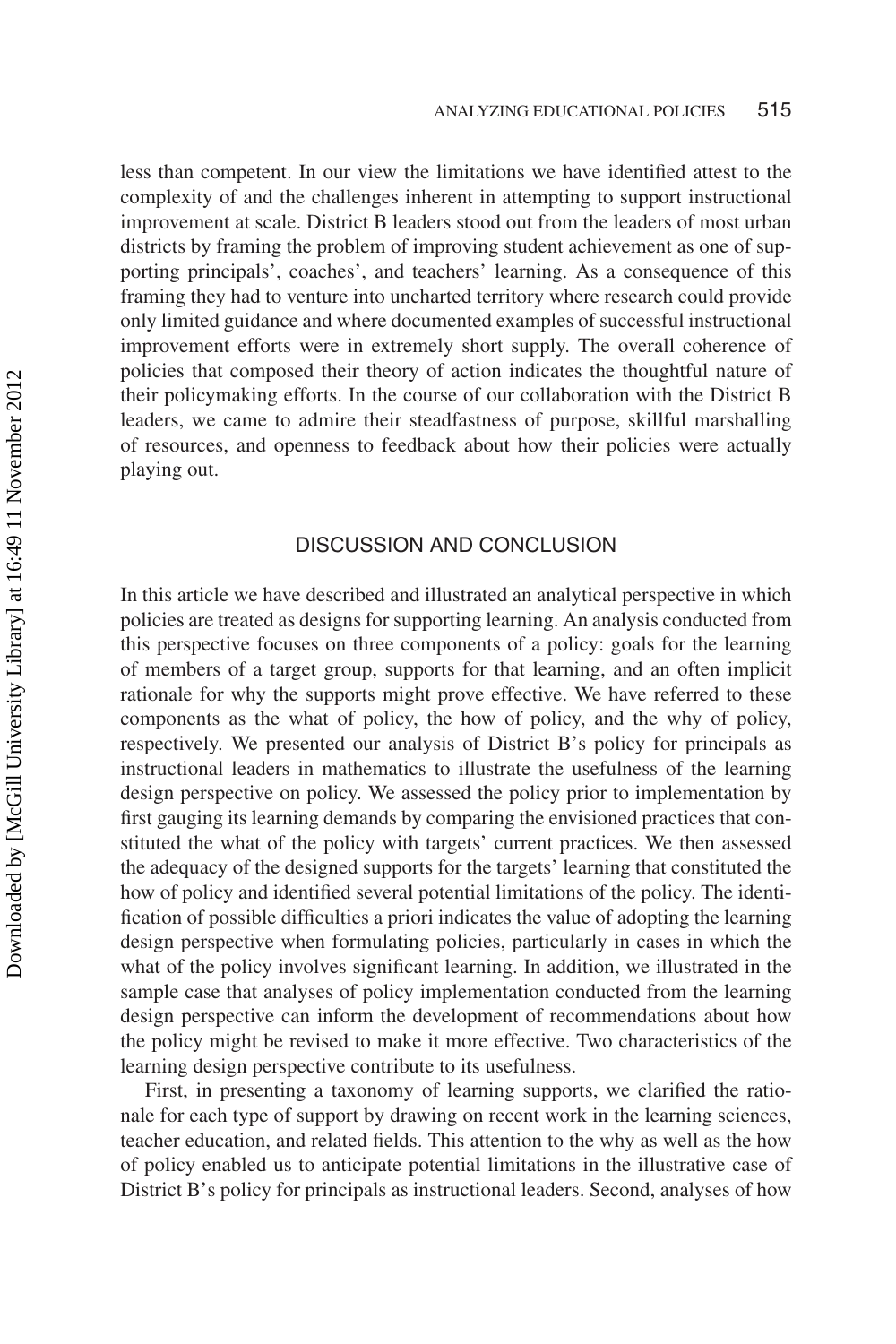policies are playing out that are conducted from the learning design perspective situate the practices that practitioners are developing with respect to the school and district settings in which they are developing those practices. The implemented supports for learning are key aspects of these (evolving) settings. The resulting analyses therefore relate practitioners' learning to the implemented supports and can thus inform the formulation of empirically testable recommendations about how the policy might be adjusted to make it more effective.

We conclude by clarifying the conceptual entailments of the learning design perspective on policy. As Cohen, Moffitt, and Goldin (2007) observed, people at all levels of the U.S. education system both make policies and are practitioners targeted by others' policies. For example, the principals in District B were the targets of district policies and also made and enacted policies that targeted mathematics teachers. For their part, teachers were the targets of district and school policies and made and enacted policies that targeted students' mathematical practices. The what of teachers' policies concerned their goals for students' learning, and the how was specified as they developed lesson plans aimed at supporting their students' learning.

Consistent with Cohen et al.'s (2007) observation, the implementation of a district or school policy is viewed from the learning design perspective as a process in which practitioners at multiple levels of an educational system reorganize and elaborate their practices (or not) in settings shaped by others' policymaking efforts. For example, the principals in District B developed their instructional leadership practices in settings shaped by the policymaking efforts of leaders in the Offices of Leadership and C&I. The goal when analyzing the implementation of a policy from the learning design perspective, therefore, is to document and account for the situated reorganization of practice at multiple levels of an educational system. This approach elaborates McLaughlin's (1987) notion of mutual adaptation between the intended policy and the context of implementation by enabling one to understand why a policy was adapted in particular ways and not others in the course of implementation. Furthermore, this approach goes some way toward substantiating Spillane et al.'s (2006) contention that situation and social context fundamentally shape how human cognition affects policy implementation.

### ACKNOWLEDGMENTS

This analysis was supported by the National Science Foundation under Grant Nos. ESI 0554535 and DRL 1119122. Kara Jackson's contributions to the article were also supported by the National Academy of Education*/*Spencer Postdoctoral Fellowship Program. The opinions expressed do not necessarily reflect the views of either foundation. We are grateful to Thomas Smith, Chuck Munter, Lynsey Gibbons, Annie Garrison, and three anonymous reviewers for their constructive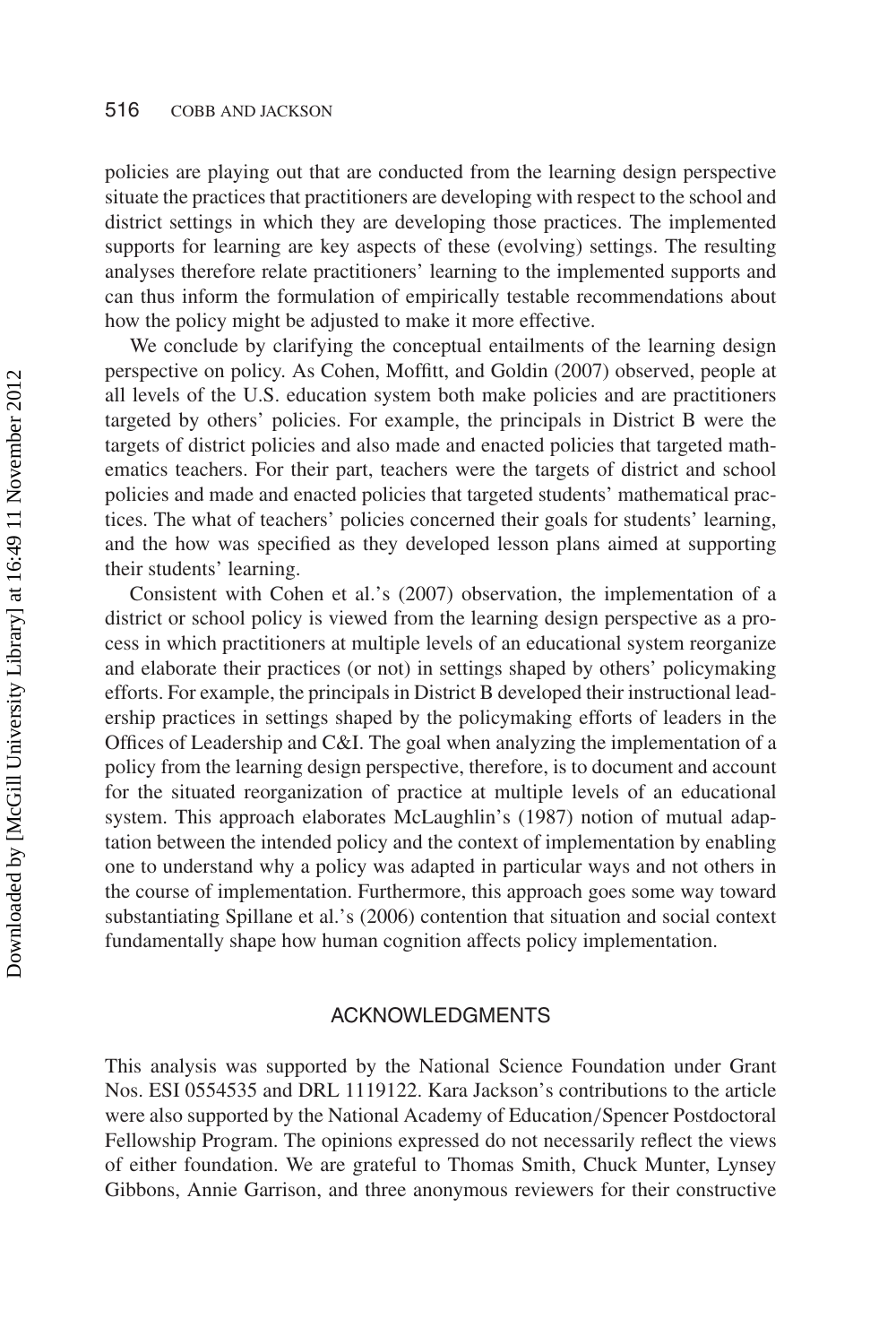comments on a previous version of this paper. The empirical case that we present in this article is based on work conducted in collaboration with Thomas Smith, Erin Henrick, Glenn Colby, Annie Garrison, Lynsey Gibbons, Sarah Green, Karin Katterfeld, and Chuck Munter.

## **REFERENCES**

- Argyris, C., & Schön, D. (1978). *Organizational learning: A theory of action perspective*. Reading, MA: Addison Wesley.
- Ball, D. L. (2000). Bridging practices: Intertwining content and pedagogy in teaching and learning to teach. *Journal of Teacher Education*, *51*, 241–247.

Ball, D. L., & Cohen, D. K. (1999). Developing practice, developing practitioners: Toward a practicebased theory of professional education. In G. Sykes & L. Darling-Hammond (Eds.), *Teaching as the learning profession: Handbook of policy and practice* (pp. 3–32). San Francisco, CA: Jossey-Bass.

Ball, D. L., Sleep, L., Boerst, T., & Bass, H. (2009). Combining the development of practice and the practice of development in teacher education. *Elementary School Journal*, *109*, 458–474.

Beach, K. (1999). Consequential transitions: A sociocultural expedition beyond transfer in education. *Review of Research in Education*, *24*, 103–141.

Borko, H. (2004). Professional development and teacher learning: Mapping the terrain. *Educational Researcher*, *33*(8), 3–15.

Brown, A. L. (1992). Design experiments: Theoretical and methodological challenges in creating complex interventions in classroom settings. *Journal of the Learning Sciences*, *2*, 141–178.

Brown, J. S., Collins, A., & Duguid, P. (1989). Situated cognition and the culture of learning. *Educational Researcher*, *18*(1), 32–42.

Brown, J. S., & Duguid, P. (1991). Organizational learning and communities-of-practice: Towards a unified view of working, learning, and innovation. *Organizational Science*, *2*, 40–57.

Bruner, J. (1987). *Actual minds, possible worlds*. Cambridge, MA: Harvard University Press.

Bryk, A. S. (2009). Support a science of performance improvement. *Phi Delta Kappan*, *90*, 597–600.

- Bryk, A. S., & Gomez, L. M. (2008). Reinventing a research and development capacity. In F. Hess (Ed.), *The future of educational entrepreneurship: Possibilities for school reform* (pp. 181–187). Cambridge, MA: Harvard Education Press.
- Bryk, A. S., & Schneider, B. (2002). *Trust in schools: A core resource for improvement*. New York, NY: Russell Sage Foundation.

Bryk, A. S., Sebring, P. B., Allensworth, E., Luppesco, S., & Easton, J. Q. (2010). *Organizing schools for improvement: Lessons from Chicago*. Chicago, IL: University of Chicago Press.

Carpenter, T. P., Fennema, E., Franke, M. L., Levi, L., & Empson, S. B. (1999). *Children's mathematics: Cognitively guided instruction*. Portsmouth, NH: Heinemann.

Cobb, P. (2002). Reasoning with tools and inscriptions. *Journal of the Learning Sciences*, *11*, 187–216.

Cobb, P., McClain, K., Lamberg, T., & Dean, C. (2003). Situating teachers' instructional practices in the institutional setting of the school and school district. *Educational Researcher*, *32*(6), 13–24.

Cobb, P., & Smith, T. (2008). The challenge of scale: Designing schools and districts as learning organizations for instructional improvement in mathematics. In T. Wood, B. Jaworski, K. Krainer, P. Sullivan, & D. Tirosh (Eds.), *International handbook of mathematics teacher education* (Vol. 3, pp. 231–254). Rotterdam, The Netherlands: Sense.

Cobb, P., Zhao, Q., & Dean, C. (2009). Conducting design experiments to support teachers' learning: A reflection from the field. *Journal of the Learning Sciences*, *18*, 165–199.

Coburn, C. E. (2001). Collective sensemaking about reading: How teachers mediate reading policy in their professional communities. *Educational Evaluation and Policy Analysis*, *23*(2), 145–170.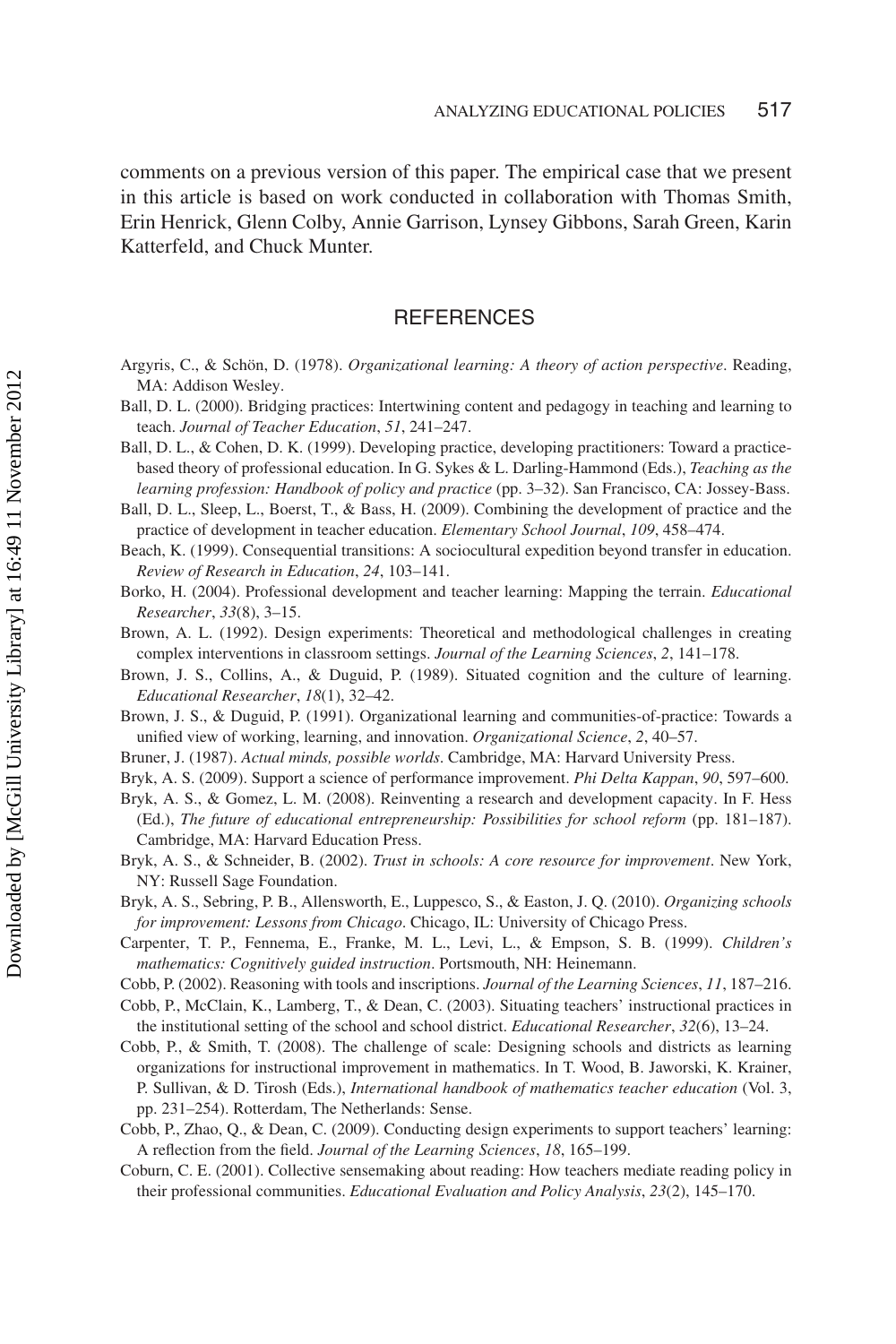#### 518 COBB AND JACKSON

- Coburn, C. E., & Russell, J. L. (2008). District policy and teachers' social networks. *Educational Evaluation and Policy Analysis*, *30*, 203–235.
- Coburn, C. E., & Stein, M. K. (2006). Communities of practice theory and the role of teacher professional community in policy implementation. In M. I. Honig (Ed.), *New directions in educational policy implementation* (pp. 25–46). Albany: State University of New York Press.
- Coburn, C. E., & Stein, M. K. (Eds.). (2010). *Research and practice in education: Building alliances, bridging the divide*. New York, NY: Rowman & Littlefield.
- Cochran-Smith, M., & Lytle, S. L. (1999). Relationships of knowledge and practice: Teacher learning in communities. *Review of Research in Education*, *24*, 249–305.
- Cohen, D. K., & Barnes, C. A. (1993). Pedagogy and policy. In D. K. Cohen, M. W. McLaughlin, & J. E. Talbert (Eds.), *Teaching for understanding: Challenges for policy and practice* (pp. 207–239). San Francisco, CA: Jossey-Bass.
- Cohen, D. K., & Hill, H. C. (2000). Instructional policy and classroom performance: The mathematics reform in California. *Teachers College Record*, *102*, 294–343.
- Cohen, D. K., Moffitt, S. L., & Goldin, S. (2007). Policy and practice: The dilemma. *American Journal of Education*, *113*, 515–548.
- Cole, M. (1996). *Cultural psychology*. Cambridge, MA: Belknap Press.
- Crockett, M. D. (2007). Teacher professional development as a critical resource in school reform. *Journal of Curriculum Studies*, *39*, 253–263.
- Desimone, L., Porter, A. C., Garet, M., Suk Yoon, K., & Birman, B. (2002). Effects of professional development on teachers' instruction: Results from a three-year study. *Educational Evaluation and Policy Analysis*, *24*, 81–112.
- Elmore, R. F. (2004). *School reform from the inside out*. Cambridge, MA: Harvard Education Press.
- Elmore, R. F. (2006, June). *Leadership as the practice of improvement*. Paper presented at the OECD International Conference on Perspectives on Leadership for Systemic Improvement, London.
- Feldman, M. S. (2000). Organizational routines as a source of continuous change. *Organization Science*, *11*, 611–629.
- Feldman, M. S. (2004). Resources in emerging structures and processes of change. *Organization Science*, *15*, 295–309.
- Feldman, M. S., & Pentland, B. T. (2003). Reconceptualizing organizational routines as a source of flexibility and change. *Administrative Science Quarterly*, *48*, 94–118.
- Forman, E. A. (2003). A sociocultural approach to mathematics reform: Speaking, inscribing, and doing mathematics within communities of practice. In J. Kilpatrick, W. G. Martin, & D. Schifter (Eds.), *A research companion to principles and standards for school mathematics* (pp. 333–352). Reston, VA: National Council of Teachers of Mathematics.
- Franke, M. L., Kazemi, E., & Battey, D. (2007). Mathematics teaching and classroom practice. In F. K. Lester (Ed.), *Second handbook of research on mathematics teaching and learning* (pp. 225–256). Greenwich, CT: Information Age.
- Garet, M., S., Porter, A. C., Desimone, L., Birman, B. F., & Yoon, K. S. (2001). What makes professional development effective? Results from a national sample of teachers. *American Educational Research Journal*, *38*, 915–945.
- Gibbons, L., & Cobb, P. (2010, October). *How principals and coaches support each other in assisting teachers to improve mathematics instruction*. Paper presented at the annual conference of the United Council for Educational Administration, New Orleans, LA.
- Grossman, P., & McDonald, M. (2008). Back to the future: Directions for research in teaching and teacher education. *American Educational Research Journal*, *45*, 184–205.
- Grossman, P., Wineburg, S., & Woolworth, S. (2001). Toward a theory of teacher community. *Teachers College Record*, *103*, 942–1012.
- Halverson, R. (2003). Systems of practice: How leaders use artifacts to create professional community in schools. *Education Policy Analysis Archives, 11*(11). Retrieved from http://epaa.asu.edu/epaa/ v11n37/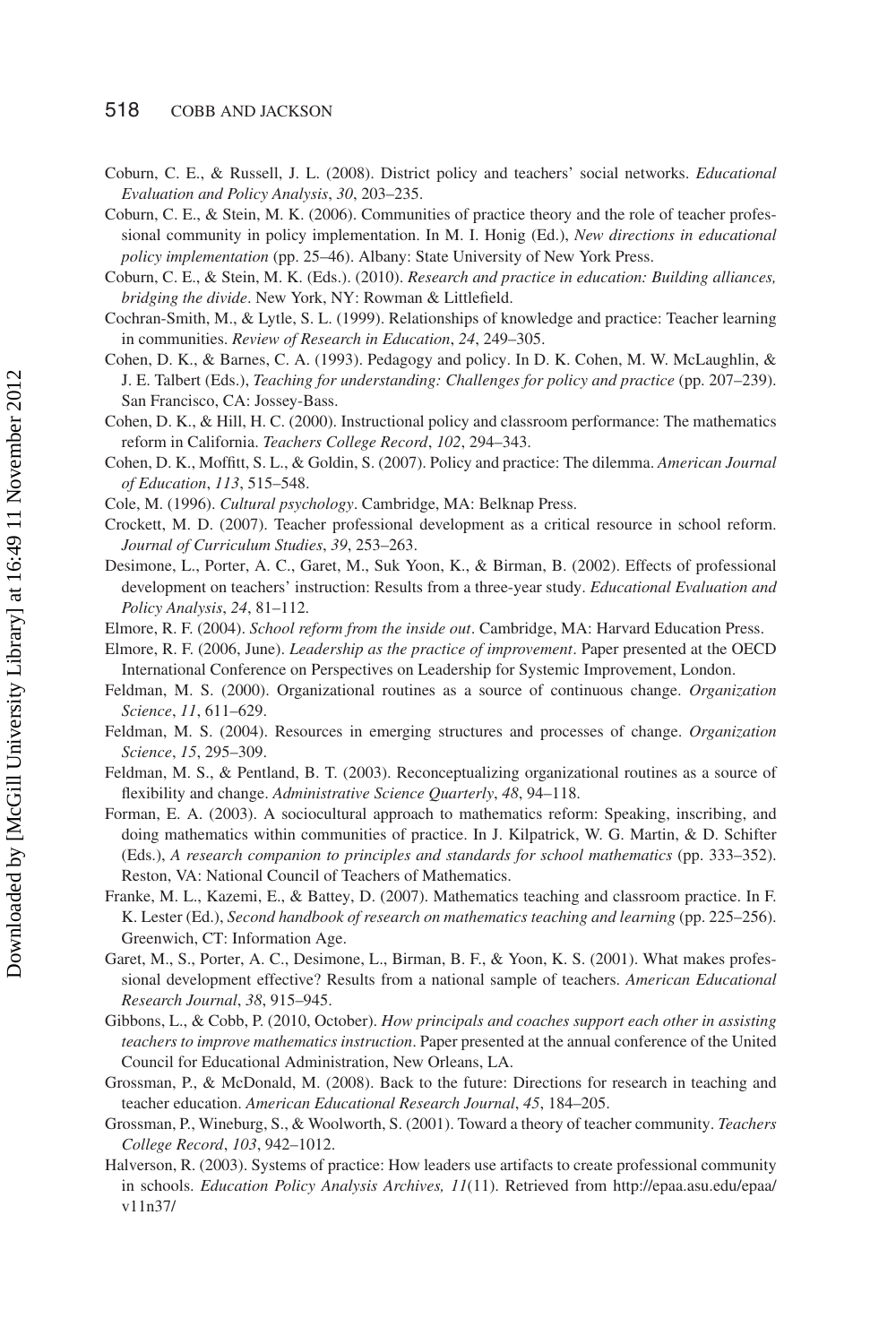- Heilig, J. V., & Darling-Hammond, L. (2008). Accountability Texas-style: The progress and learning of urban minority students in a high-stakes testing context. *Educational Evaluation and Policy Analysis*, *30*(2), 75–110.
- Henrick, E., Cobb, P., & Munter, C. (2010, March). *Educational design research at the district level: A methodology for supporting instructional improvement in middle school mathematics at scale*. Paper presented at the Educational Design Research Conference, Athens, GA.
- Hill, H. C., Ball, D. L., & Schilling, S. G. (2008). Unpacking pedagogical content knowledge: Conceptualizing and measuring teachers' topic-specific knowledge of students. *Journal for Research in Mathematics Education*, *39*, 372–400.
- Honig, M. I. (2006). Complexity and policy implementation: Challenges and opportunities for the field. In M. I. Honig (Ed.), *New directions in educational policy implementation* (pp. 1–24). Albany: State University of New York Press.
- Horn, I. S. (2005). Learning on the job: A situated account of teacher learning in high school mathematics departments. *Cognition and Instruction*, *23*, 207–236.
- Kazemi, E., & Franke, M. L. (2004). Teacher learning in mathematics: Using student work to promote collective inquiry. *Journal of Mathematics Teacher Education*, *7*, 203–235.
- Kazemi, E., & Hubbard, A. (2008). New directions for the design and study of professional development: Attending to the coevolution of teachers' participation across contexts. *Journal of Teacher Education*, *59*, 428–441.
- Kozulin, A. (1990). *Vygotsky's psychology: A biography of ideas*. Cambridge, MA: Harvard University Press.
- Lampert, M. (2001). *Teaching problems and the problems of teaching*. New Haven, CT: Yale University Press.
- Lampert, M., & Ball, D. L. (1998). *Teaching, multimedia, and mathematics: Investigations of real practice*. New York, NY: Teachers College Press.
- Lampert, M., & Graziani, F. (2010). Instructional activities as a tool for teachers' and teacher educators' learning. *Elementary School Journal*, *109*, 491–509.
- Lave, J. (1993). The practice of learning. In S. Chaiklin & J. Lave (Eds.), *Understanding practice: Perspectives on activity and context* (pp. 3–32). Cambridge, England: Cambridge University Press.
- Lave, J., & Wenger, E. (1991). *Situated learning: Legitimate peripheral participation*. Cambridge, England: Cambridge University Press.
- Lehrer, R., & Lesh, R. (2003). Mathematical learning. In W. Reynolds & G. Miller (Eds.), *Comprehensive handbook of psychology* (Vol. 7, pp. 357–391). New York, NY: Wiley.
- Lehrer, R., & Schauble, L. (2004). Modeling natural variation through distribution. *American Educational Research Journal*, *41*, 635–679.
- Lehrer, R., Schauble, L., & Penner, D. (2000). The inter-related development of inscriptions and conceptual understanding. In P. Cobb, E. Yackel, & K. McClain (Eds.), *Symbolizing, mathematizing, and communicating: Perspectives on discourse, tools, and instructional design* (pp. 325–360). Mahwah, NJ: Erlbaum.
- Lewis, C., Perry, R., & Murata, A. (2006). How should research contribute to instructional improvement? The case of lesson study. *Educational Researcher*, *35*(3), 3–14.
- Ma, L. (1999). *Knowing and teaching elementary mathematics*. Mahwah, NJ: Erlbaum.
- Mangin, M. M. (2007). Facilitating elementary principals' support for instructional teacher leadership. *Educational Administration Quarterly*, *43*, 319–357.
- Marks, H. M., & Louis, K. S. (1997). Does teacher empowerment affect the classroom? The implications of teacher empowerment for instructional practice and student academic performance. *Educational Evaluation and Policy Analysis*, *19*, 245–275.
- Matsumura, L. C., Sartoris, M., Bickel, D. D., & Garnier, H. (2009). Leadership for literacy coaching: The principal's role in launching a new coaching program. *Educational Administration Quarterly*, *45*, 655–693.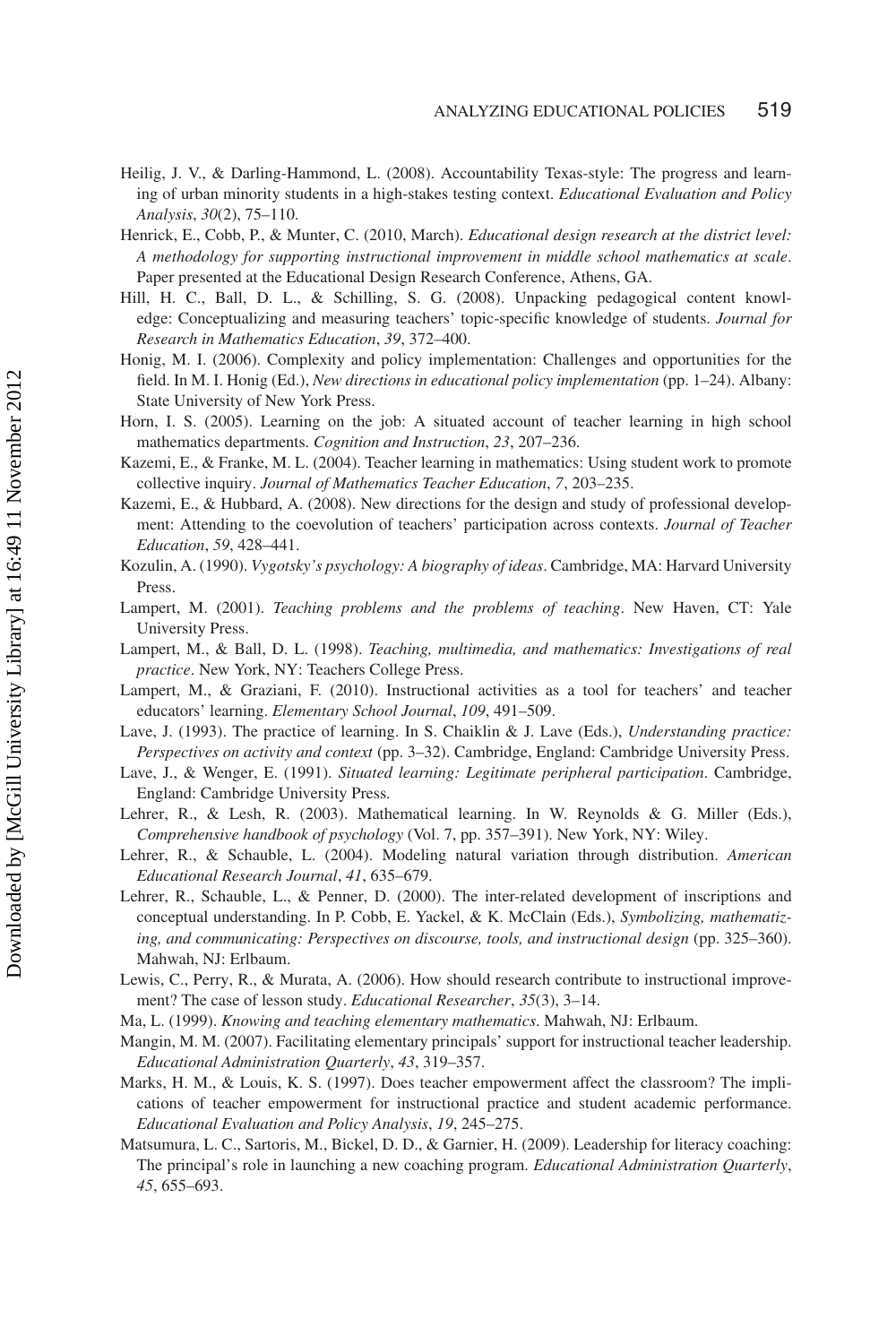#### 520 COBB AND JACKSON

- McLaughlin, M. W. (1987). Learning from experience: Lessons from policy implementation. *Educational Evaluation and Policy Analysis*, *9*, 171–178.
- Meira, L. (1998). Making sense of instructional devices: The emergence of transparency in mathematical activity. *Journal for Research in Mathematics Education*, *29*, 121–142.
- Nelson, B. S. (1997). Learning about teacher change in the context of mathematics education reform: Where have we come from? In E. Fennema & B. S. Nelson (Eds.), *Mathematics teachers in transition* (pp. 3–19). Mahwah, NJ: Erlbaum.
- Nelson, B. S., & Sassi, A. (2005). *The effective principal: Instructional leadership for high-quality learning*. New York, NY: Teachers College Press.
- Newmann, F. M., Smith, B., Allensworth, E., & Bryk, A. S. (2001). Instructional program coherence: What it is and why it should guide school improvement policy. *Educational Evaluation and Policy Analysis*, *23*(4), 297–321.
- No Child Left Behind Act of 2001, PL 107-110, 115 Stat. 1425, 20 U.S.C. §§ 6301 *et seq*.
- Pea, R. D. (1993). Practices of distributed intelligence and designs for education. In G. Salomon (Ed.), *Distributed cognitions* (pp. 47–87). New York, NY: Cambridge University Press.
- Penuel, W. R., Frank, K. A., & Krause, A. (2006). *The distribution of resources and expertise and the implementation of schoolwide reform initiatives*. Paper presented at the Seventh International Conference of the Learning Sciences, Bloomington,IN.
- Penuel, W. R., Riel, M., Krause, A., & Frank, K. A. (2009, June). Analyzing teachers' professional interactions in a school as social capital: A social network approach. *Teachers College Record*, *111*(1), 124–163.
- Putnam, R. T., & Borko, H. (2000). What do new views of knowledge and thinking have to say about research on teacher learning? *Educational Researcher*, *29*(1), 4–15.
- Remillard, J. (2005). Examining key concepts in research on teachers' use of mathematics curricula. *Review of Educational Research*, *75*, 211–246.
- Rogoff, B. (1990). *Apprenticeship in thinking: Cognitive development in social context*. Oxford, England: Oxford University Press.
- Rogoff, B. (1997). Evaluating development in the process of participation: Theory, methods, and practice building on each other. In E. Amsel & A. Renninger (Eds.), *Change and development: Issues of theory, application, and method* (pp. 265–285). Hillsdale, NJ: Erlbaum.
- Saxe, G., Gearhart, M., Franke, M., Howard, S., & Crockett, M. (1999). Teachers' shifting assessment practice in the context of educational reform in mathematics. *Teaching and Teacher Education*, *15*, 85–105.
- Schifter, D. (1998). Learning mathematics for teaching: From a teachers' seminar to the classroom. *Journal of Mathematics Teacher Education*, *1*, 55–87.
- Schön, D. A. (1986). *The design studio*. London, England: Royal Institute of British Architects.
- Sfard, A. (2008). *Thinking as communicating: Human development, the growth of discourses, and mathematizing*. New York, NY: Cambridge University Press.
- Sherer, J. Z., & Spillane, J. P. (2011). Constancy and change in work practice in schools: The role of organizational routines. *Teachers College Record*, *113*, 611–657.
- Sherin, M. G., & Han, S. Y. (2004). Teacher learning in the context of video club. *Teaching and Teacher Education*, *20*, 163–183.
- Spillane, J. P. (1999). External reform initiatives and teachers' efforts to reconstruct their practice: The mediating role of teachers' zones of enactment. *Curriculum Studies*, *31*, 143–175.
- Spillane, J. P. (2000). Cognition and policy implementation: District policymakers and the reform of mathematics education. *Cognition and Instruction*, *18*(2), 141–179.
- Spillane, J. P., Mesler, L., Croegaert, C., & Sherer, J. Z. (2007, August). *Coupling administrative practice with the technical core and external regulation: The role of organizational routines*. Paper presented at the annual meeting of the European Association for Research on Learning and Instruction, Budapest, Hungary.